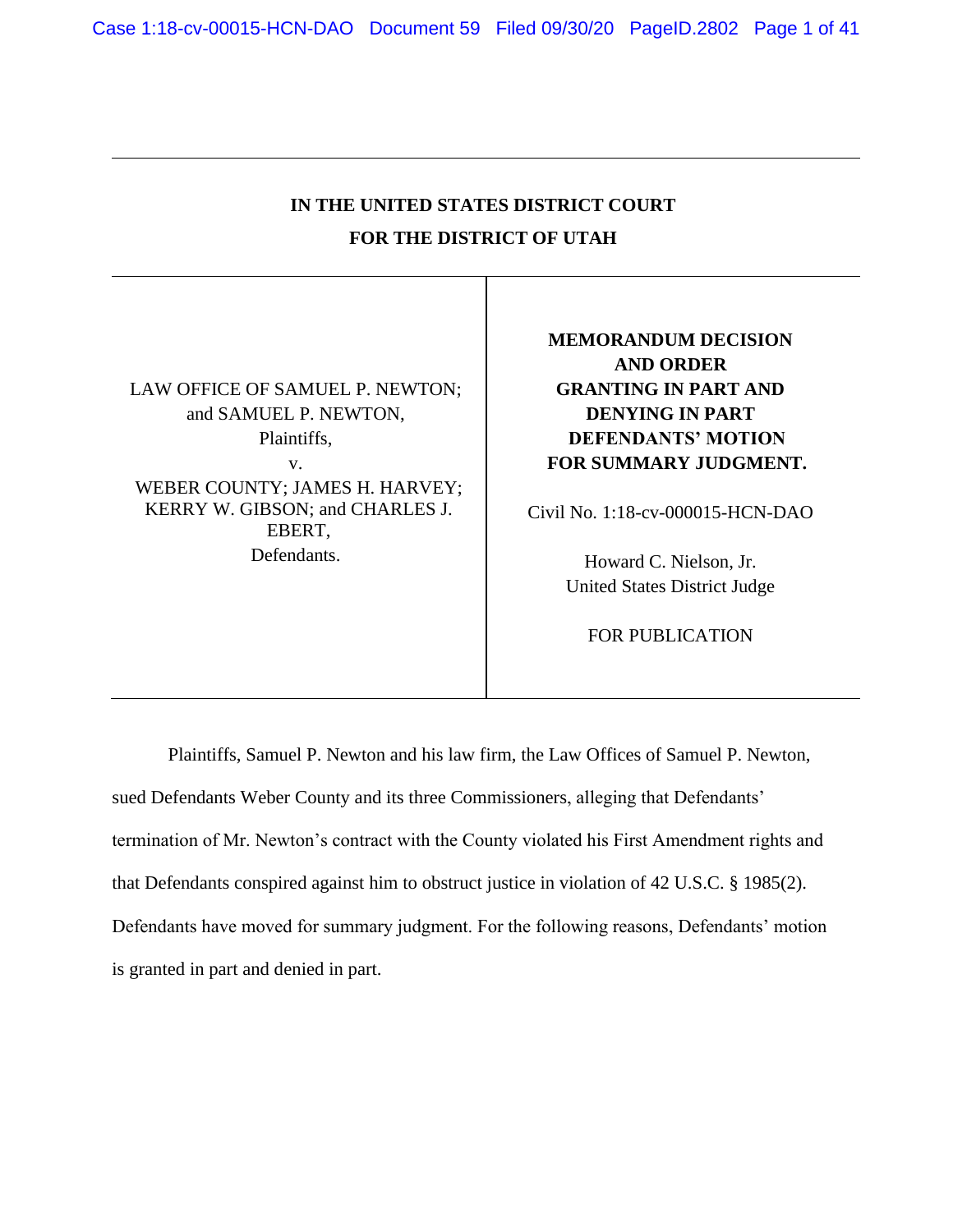**I.**

Samuel Newton is a criminal defense attorney who specializes in handling appeals. He has extensive experience in his field: among other things, he worked with the Salt Lake Legal Defenders Association for seven years.<sup>1</sup>

Weber County contracted with Mr. Newton to represent indigent criminal defendants on appeal, and it renewed that contract on January 1, 2017. Under the contract, Mr. Newton "agree[d] to provide competent legal counsel to any person convicted of a felony or a misdemeanor who is deemed by a district or justice court in Weber County to be indigent." Dkt. No. 33-3 at 2.

Weber County separately contracted with Mr. Newton to represent Doug Lovell, a capital defendant. *See* Dkt. No. 33-4. Mr. Lovell's case has a protracted history. The murder with which he was charged occurred 35 years ago, and his prosecution has involved multiple trips to the Utah Supreme Court. *See*, *e.g.*, *State v. Lovell,* 262 P.3d 803 (Utah 2011); *State v. Lovell*, 114 P.3d 575 (Utah 2005); *State v. Lovell*, 984 P.2d 382 (Utah 1999).

After his previous conviction and sentence were vacated, Mr. Lovell was again convicted and sentenced to death in 2015. The County hired Mr. Newton to represent Mr. Lovell on appeal to the Utah Supreme Court. The contract contemplated that Mr. Newton would be paid \$150 per hour for up to 500 hours of work—for a potential total of \$75,000—though the contract provided that Mr. Newton could obtain additional compensation "upon showing of good cause to both the court and the County." Dkt. No. 33-4 at 3.

 $1$  Given that Defendants have moved for summary judgment, the court recites the facts in the light most favorable to Plaintiffs. *See Scott v. Harris*, 550 U.S. 372, 378 (2007).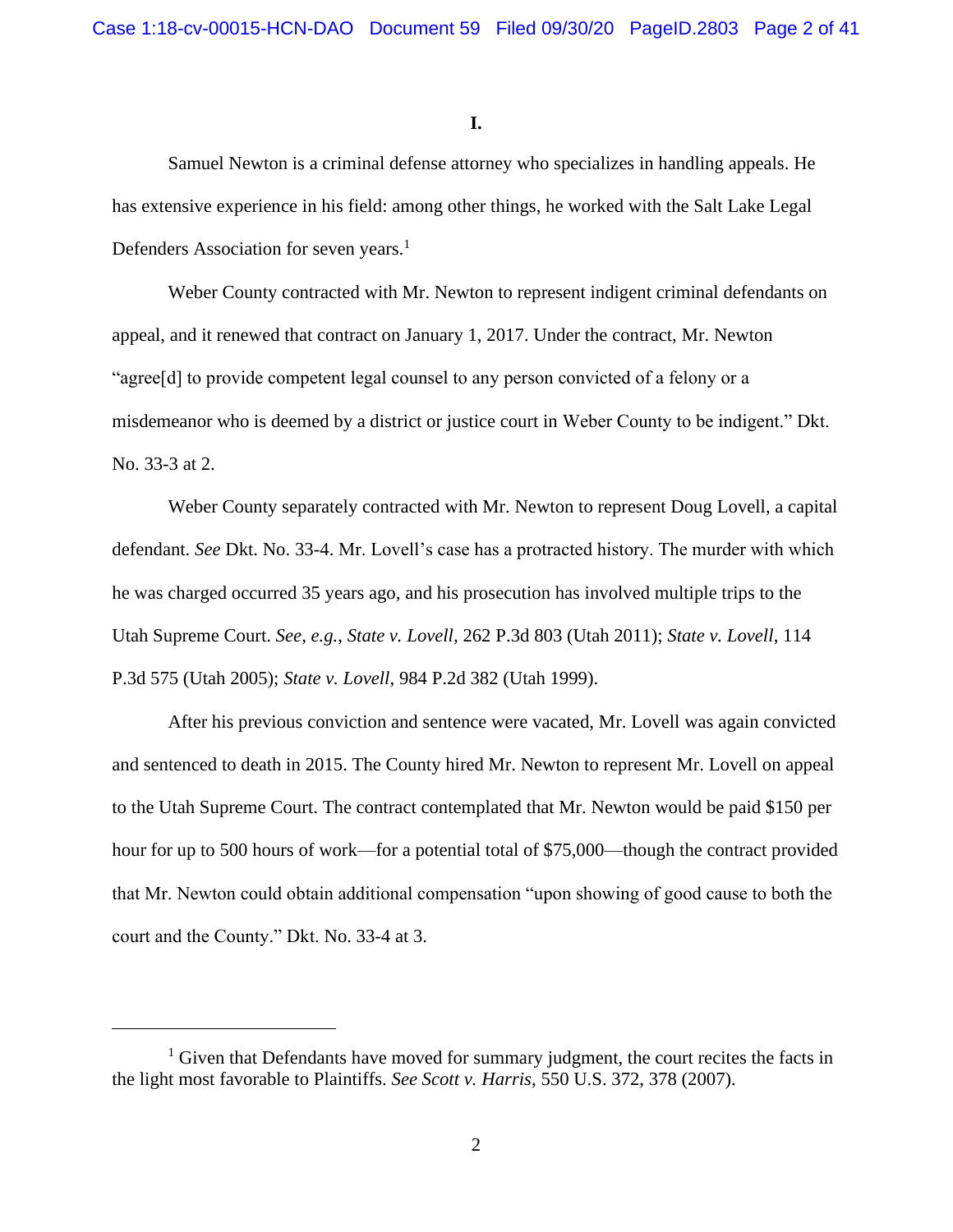Mr. Newton's initial advocacy was successful. The State did not oppose his motion to remand the case for an additional fact-finding hearing regarding the constitutional adequacy of Mr. Lovell's representation during his 2015 sentencing proceedings. And the Utah Supreme Court "temporarily remanded for an evidentiary hearing" regarding trial counsel's decision not to call various potential witnesses, his allegedly inadequate preparation or examination of several witnesses who did testify, and his allegedly insufficient preparation of a mitigation specialist during the sentencing stage. Dkt. No. 33-8 at 2–3. Prior to obtaining this relief, Mr. Newton filed both an opening brief and an 89-page remand motion. *See* Dkt. No. 33-5 (motion to remand).

After the remand order issued, Mr. Newton informed the County that he had already worked more than the allotted 500 hours on Mr. Lovell's representation, and he requested more money both to represent Mr. Lovell on remand and then to file a reply brief in the Utah Supreme Court addressing the issues developed at the evidentiary hearing. *See* Dkt. No. 33-12 at 3; *see also* Dkt. No. 33-6 (letter prior to remand). Mr. Newton estimated that completing Mr. Lovell's case would take 500–750 additional hours. *See* Dkt. No. 33-12 at 2. Among other things, Mr. Newton indicated that he needed to interview each of the witnesses that trial counsel had failed to call. *See id.*

Defendant Commissioner Harvey responded, indicating that "the county [was] prepared to provide [Mr. Newton] with an additional \$15,000 to finish this appeal." Dkt. No. 33-12 at 2. Commissioner Harvey explained:

While we recognize that the remand of the Lovell case was unanticipated in the original contract and will cause you additional work, we don't agree that it will take an additional 500 to 750 hours to complete that work. It is highly likely that the majority of the witnesses you wish to call will have little to no helpful information. As such, we estimate that it will only take approximately one week, or 40 hours, to conduct the hearings, 40 hours to prepare for the hearings, and another 20 hours to revise your initial brief. The total additional hours of work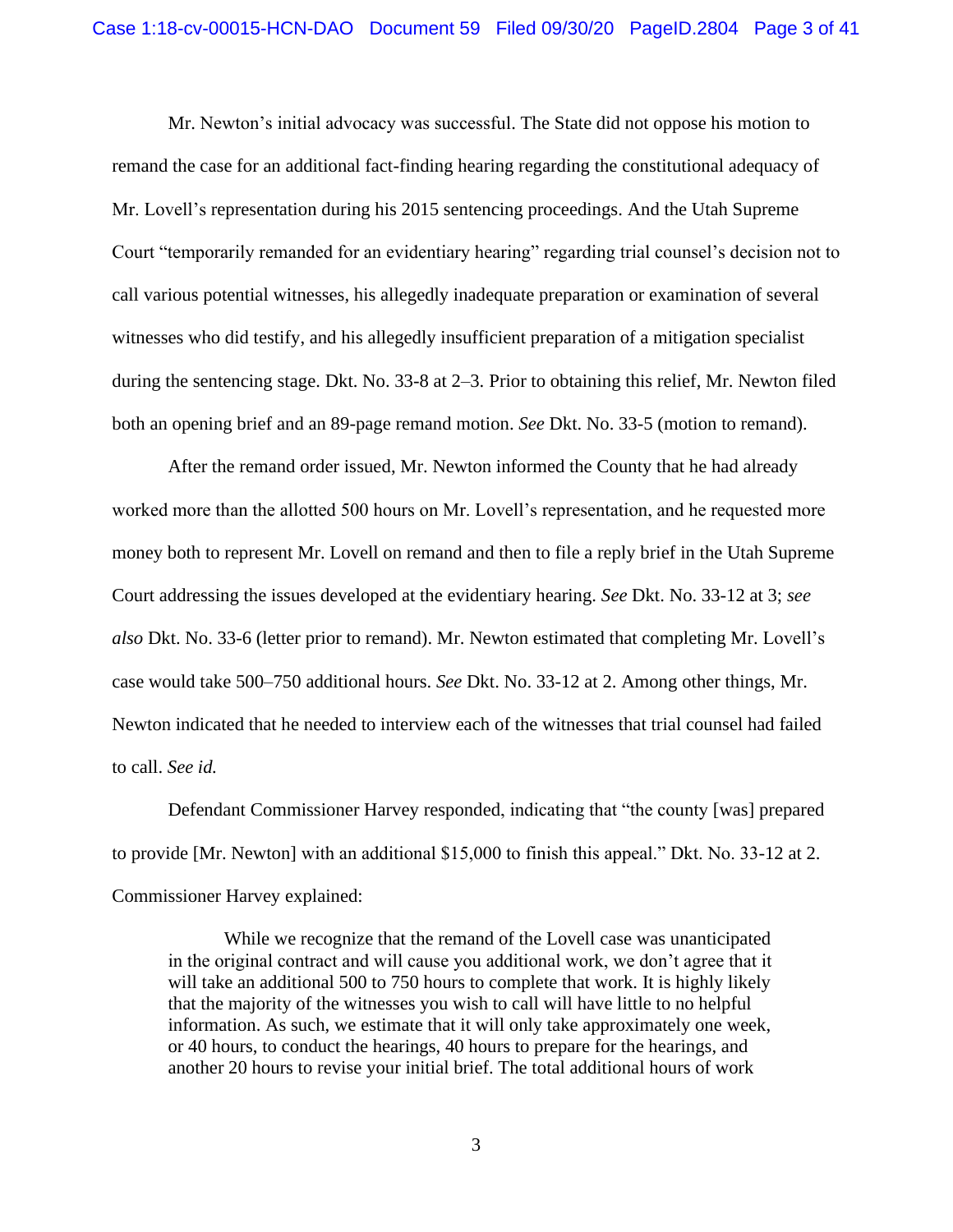should in no way exceed 100. At \$150 per hour that would equal a total of \$15,000.

*Id.* The County offered this additional money for the remand proceeding only, explaining that

"[t]he \$75,000 that was provided to you initially was intended to cover the Reply brief which

shouldn't be impacted by this remand, so we are not offering additional compensation for that."

*Id.* Mr. Newton later testified at his deposition that he understood from this email that "[the

County was] going to take a pretty hard line on \$15,000"—that is, the 100 additional hours of

work the County had approved for the remand. Dkt. No. 33-2 at 52.

The same day Mr. Newton responded:

The Supreme Court's remand contemplates over two dozen witnesses. It names 22, but I think I will have to call three or four other witnesses for much closer to 25 or 26 witnesses. I don't think their testimony is insignificant. I have interviewed most of them personally and find that their testimony would have been compelling in Mr. Lovell's case. I wouldn't have raised the issue if I did not think it meritorious. Indeed, I think it's important to consider that the Supreme Court deemed the issues I raised worthy of remand and required the trial court to consider that evidence.

Dkt. No. 33-13 at 2. Mr. Newton also asked for more negotiation:

What if we consider a few options: what if the county authorizes some funds now and we can revisit it as things go along? Say authorize past work and 100 hours of future work. At 100 hours, I can give you a better estimate of where we are and what it will take. Perhaps I will have over-estimated and we won't need any or much more.

If this does not work, I will need to, as soon as possible, file a motion with the district court for funding or to allow me to withdraw as his attorney.

# *Id.* at 2–3.

After the County failed to respond for five days, Mr. Newton filed a motion for attorney

fees on March 20, 2017. Dkt. No. 33-14; *see also* Dkt. No. 33-15 at 4. That motion quoted much

of his most recent email to the County. *See* Dkt. No. 33-14 at 4–5, n.1. Mr. Newton asked the

court to preauthorize 200 hours, at which point Mr. Newton would update the court regarding the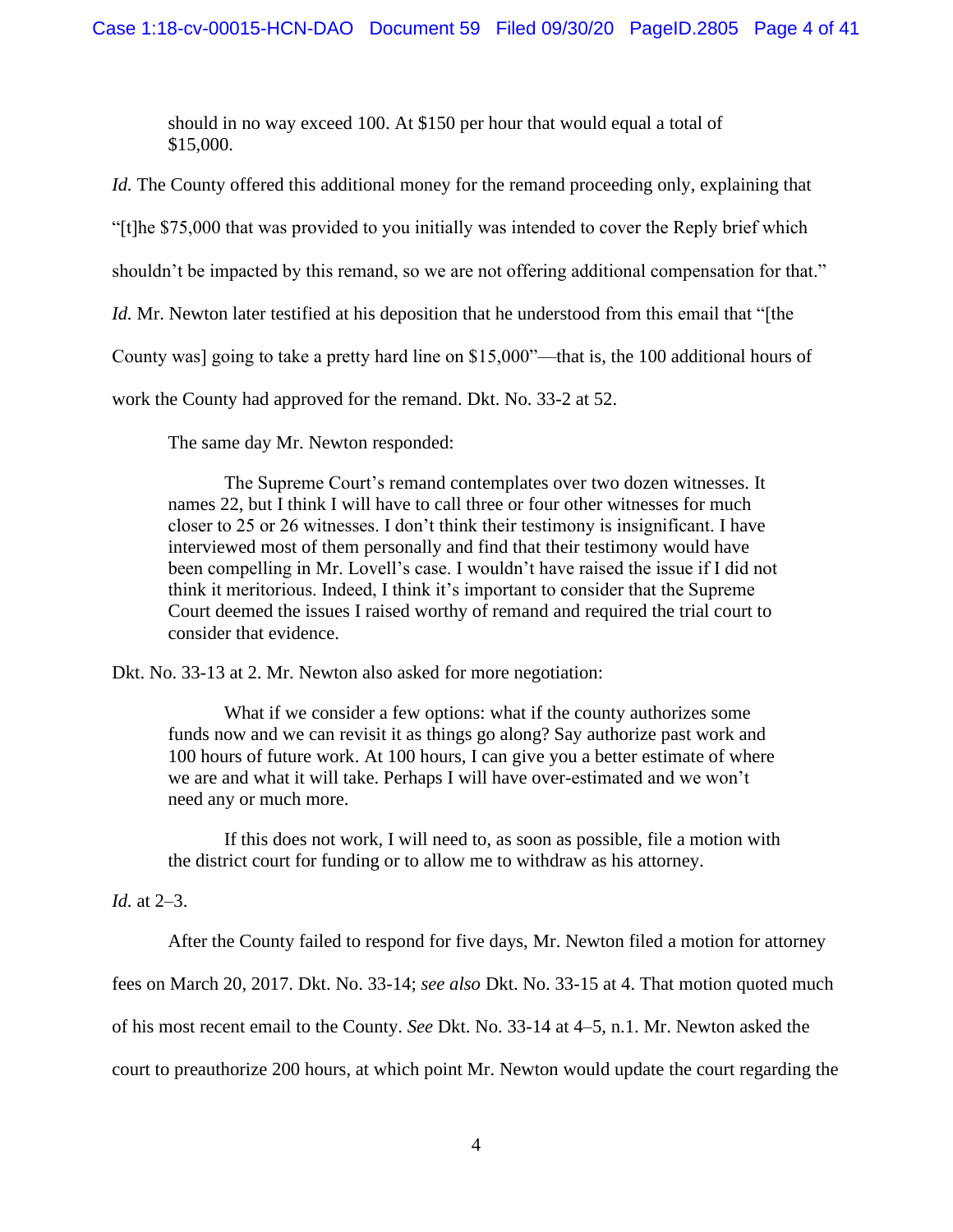need for additional work. *Id.* at 4. Mr. Newton also explained that he had "now expended time and funds well beyond what Weber County has agreed to pay since the County has not authorized any payments since the beginning of the year." *Id.* at 3. Mr. Newton represented that, nevertheless, he had already "worked \$11,000 over that amount without compensation" and was "continu[ing] to work on the case without compensation." *Id*. Mr. Newton also stated that "counsel has been unable (because of a lack of funding) to interview" some of the relevant witnesses and "would need some investigative resources so his investigator could speak with those witnesses prior to their testimony." *Id*.

On March 23, 2017, the County responded to Mr. Newton's email and opposed his

motion for fees. In the email, Commissioner Harvey stated that the County agreed to pay for 100

hours of additional work, but not to pay for extra work that Mr. Newton had already performed:

While it's uncertain how much time and effort will need to be put into the evidentiary hearings and revising the initial brief, 100 hours seems to be a reasonable estimate. If the remand takes longer than 100 hours, and you can justify the additional time, we will remain open to another request for additional funding.

Any work that has been completed to date and any work required for the reply brief or oral arguments we consider covered under the initial \$75,000 amount.

Dkt. No. 33-15 at 28.

In its brief, the County argued that

[b]ecause it has been 25 years since Defendant was first convicted, there is a high likelihood that many of the witnesses remember little about Defendant. After contacting those witnesses through his investigator, Mr. Newton may even decide that many of them don't need to appear in court to testify on the record. Even if some of the witnesses have relevant information, it is highly speculative that it will take a full 10 to 15 days to question them.

Dkt. No. 33-15 at 8. The County also represented that although "Mr. Newton argues in

Defendant's Motion that he doesn't have an investigator . . . his contract specifically provides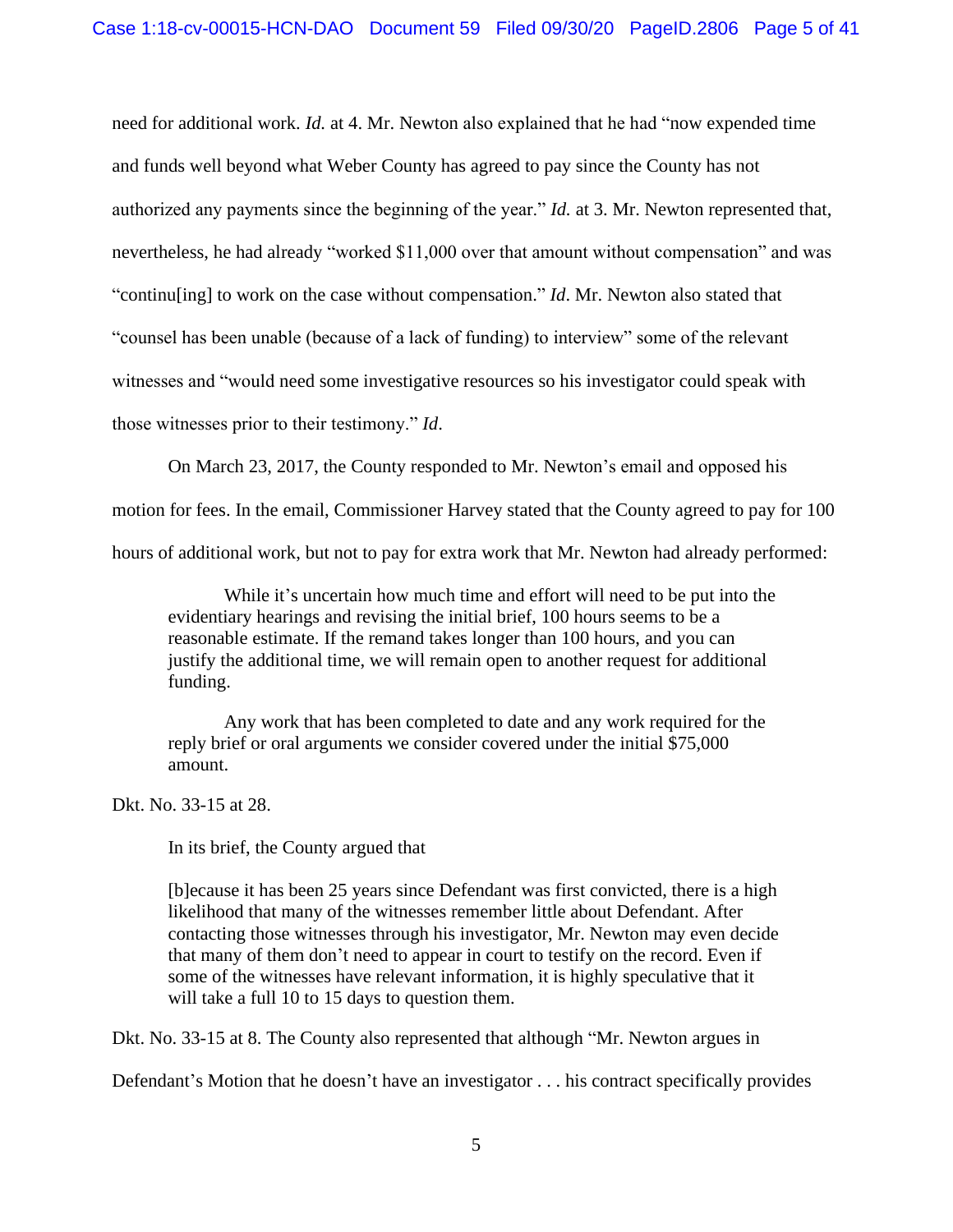that Mr. Newton will be reimbursed for investigator fees at the rate of \$60 per hour." *Id.* at 6

(citation omitted). It added that "Mr. Newton is well aware of that provision as he has hired an

investigator for this case in the past." *Id*.

After the briefs were filed, Mr. Newton continued to negotiate further with Deputy

County Attorney Bryan Baron. On April 10th, Mr. Baron wrote:

As I understand the [Commissioners'] position, they have pre-approved 100 hours to go towards the work that is required on the remand. That includes the evidentiary hearing and reworking your initial brief. The county will not release additional funds until that work has been done. Any other work (e.g., the last invoice for 2016 as well as any work that is required for your reply brief and oral arguments) should be covered by the \$75,000.

Dkt. No. 33-17 at 3.

Mr. Newton responded within a half-hour:

Bryan, I sure hope I'm misunderstanding. Is the county's position that they will not pay me for over \$7,000 of work I have already done on this case and will only pay me for future work? The end of last year's invoice was related to preparing the brief, which was over 300 pages, before the State stipulated to a remand. The stuff this year has had to do with responding to the Motion for 23B remand (which the Supreme Court granted), issues with Doug Lovell's bar complaint (which I was asked to testify to by the bar and which the Supreme Court screening panel recommended a formal district court proceeding against Sean Young) and responding to the AG's subpoenas for the 23B remand. All of the work to date has been related to getting the brief and remand motion ready and dealing with issues related to the now granted remand. There would be a significant number of hours I would have to donate to this case and as a solo practitioner, I cannot afford to work for free on this.

Anyway, unless I'm misunderstanding, it sounds like I need to file a reply and ask for a hearing with Judge DiReda. If you're willing to stipulate and avoid the hearing, let me know.

# *Id.* at 2.

Mr. Baron replied the next day:

The commissioners' position is that you signed a contract to handle this appeal for \$75,000. . . .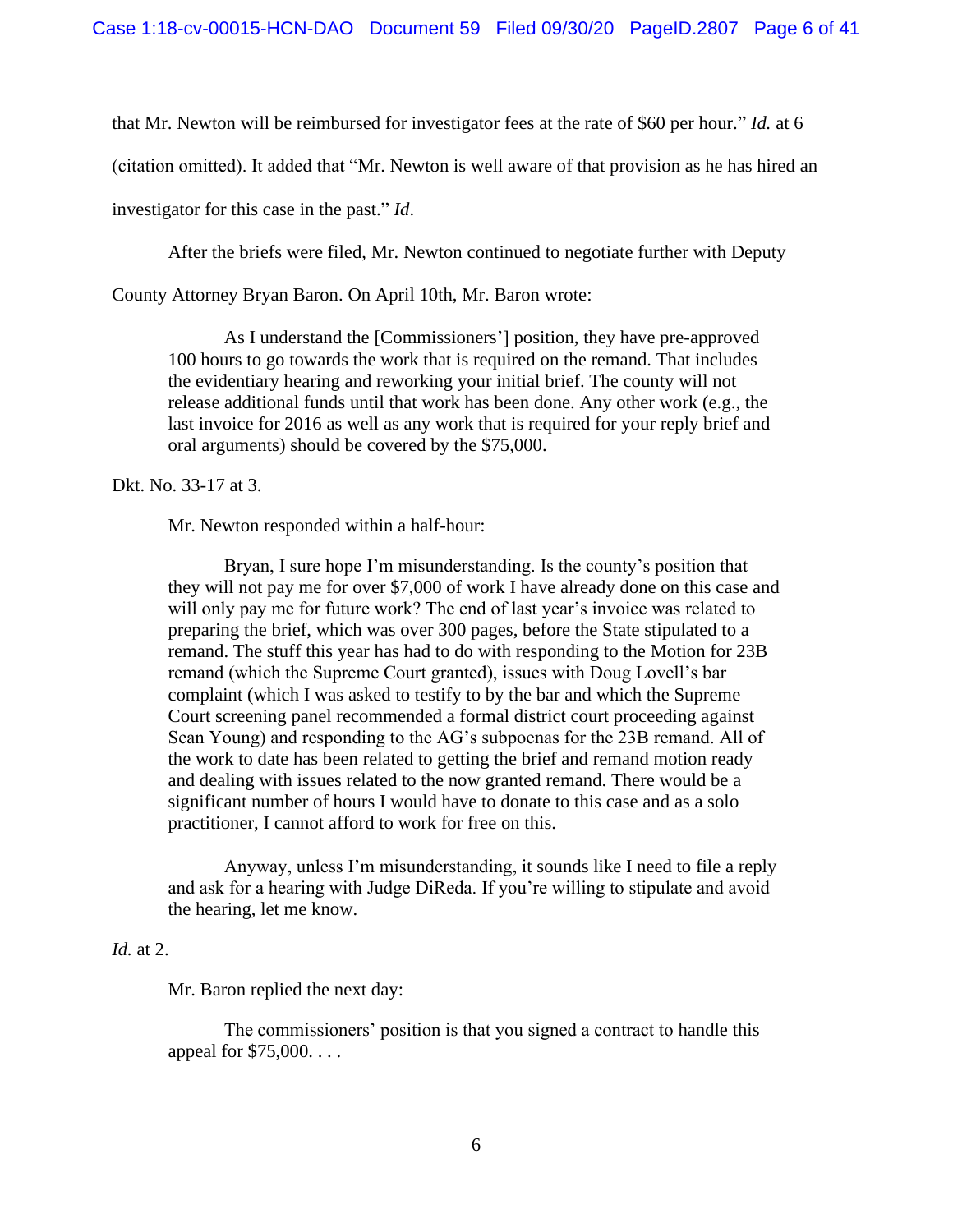If you want to make a request for additional funding for the time you spent putting together the 23B motion, I'm sure they would be willing to consider that, but they are not open to paying you additional money for the oral arguments or the reply brief because those were both contemplated in the original contract.

Dkt. No. 33-17 at 2.

Mr. Newton next filed a reply brief in support of his motion for attorneys' fees. He

argued that he should be paid for the work that he had not been paid for. Dkt. No. 33-18 at 5.

While he speculated that "this issue will imminently escalate to greater detriment to Mr. Lovell

when the county refuses to fund anything beyond its offer of \$15,000 which Mr. Lovell contends

is not adequate for the remainder of work to be done," *id.*, he also acknowledged that "the county"

argues that counsel is being generously compensated, and he will continue to be compensated so

long as he justifies the expenditure," *id.* at 3 (cleaned up). Ultimately, the state trial court

concluded that it lacked jurisdiction to rule on Mr. Newton's motion. *See* Dkt. No. 33-20.

The disputes about payment continued. The County sent Mr. Newton a payment but, on

May 22, Mr. Baron explained to Mr. Newton that he had been paid in error:

I followed up with the Clerk/Auditor's Office, and they have paid the March 31st invoice. Although they were instructed not to pay the Lovell Litigation Expenses, those were accidentally paid as well. Unless you would prefer to refund that \$3,360 to the county, I'll deduct it from the \$15,000 that was pre-approved for the evidentiary hearing work.

Dkt. No. 33-19 at 12. In the email, Mr. Baron also disagreed with assertions Mr. Newton made in his Reply Brief:

The county has never said that you wouldn't be allowed additional funding. In fact, in the very email that you attached to your Reply as Exhibit A, I stated that "if you want to make a request for additional funding for the time you spent putting together the 23B motion, I'm sure [the County Commissioners] would be willing to consider that."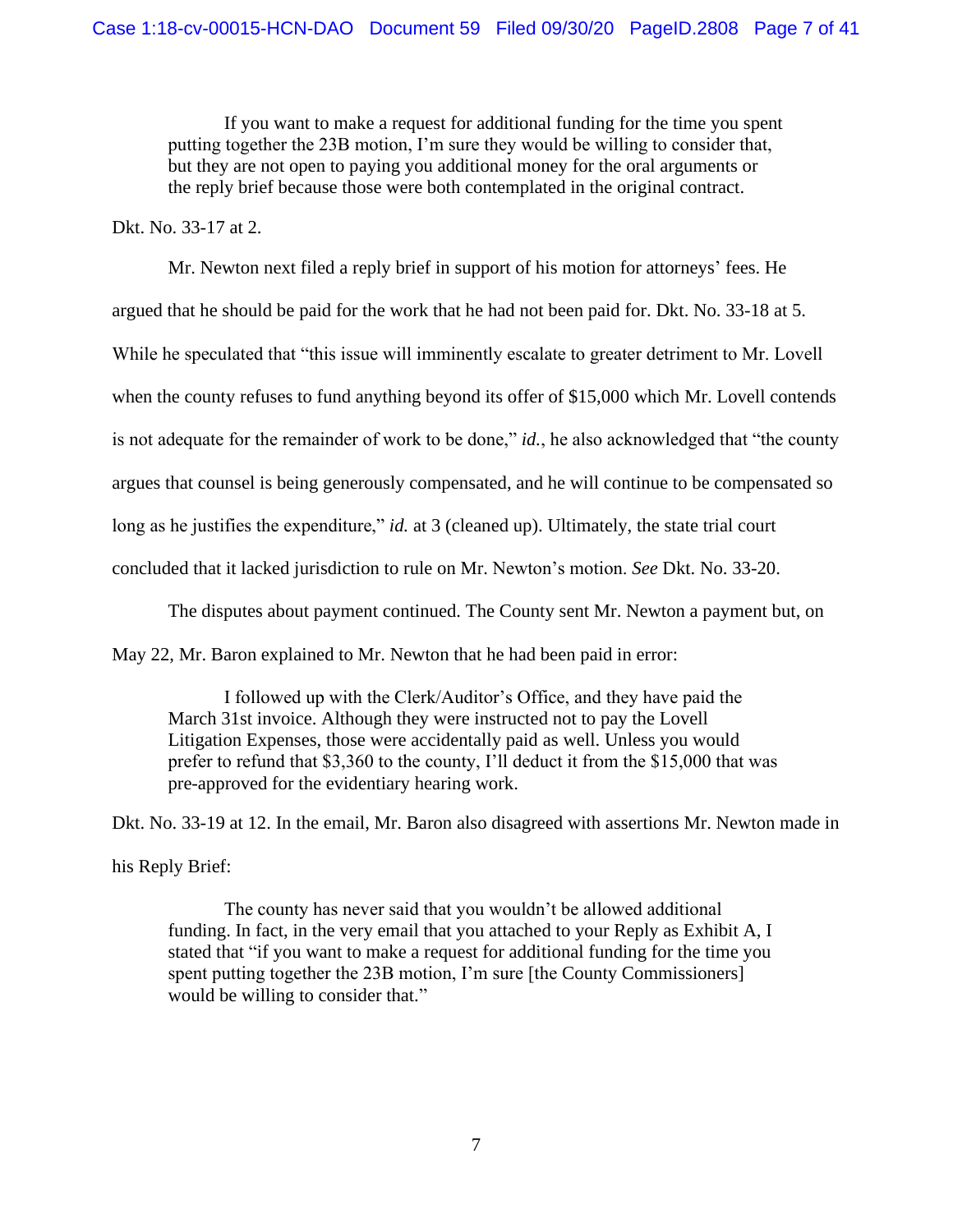The key is that requests for additional funding have to be supported by "good cause." You can't just demand that all of your invoices be paid without question.

*Id.* at 13.

Responding, Mr. Newton stated that

I guess I did misunderstand the county's position. There's quite a bit of discussion about how I only get \$15,000 for preparing for this new hearing and revising the brief and the reply brief but that I wouldn't get anything beyond that. I know it's going to be significantly more than that. I just ran a report for 4/1 to present and I've spent about \$3600 and I haven't even started the bulk of the preparations, which will probably take 10 times that number if not more. I've had to respond to the State's motion to provide all of Doug's file to them, including privileged attorney-client information. If that goes the way the Utah Supreme Court has dictated these should go, I will have to prepare a master index of Doug's file, which is enormous and we'll have to litigate the particulars of disclosure of this information. That process alone may take months and may delay his hearings. We'll have to have a hearing on that coming up. I still have yet to use an investigator or get the investigation process going because I'm not sure I can guarantee her that she'll be paid (unless you think otherwise).

Dkt. No. 33-7 at 2. Mr. Newton then requested additional funding for the 23B Motion and

remand and also submitted an invoice for time that he attributed to these matters. *Id.* at 3*.* 

Mr. Baron replied:

I attended a meeting with elected officials here in the county, and we briefly discussed your request for additional funding for the Rule 23B motion. The county officials understand your argument as to why the 23B motion was necessary, and they are inclined to grant you additional funding for it, but they aren't happy about the cost of \$22,500 for the motion and \$15,000 for the evidentiary hearings.

As we got into the specifics of your invoices, the group expressed concern that you are taking advantage of the county by overbilling for your services. A few examples of their concerns include: (1) billing the county for work related to Sean Young's discipline with the Utah Bar (they are unsure why the county should pay anything for that as it is unrelated to your representation of Mr. Lovell in the appeal), (2) billing the county for your motion for additional fees and all of the work that was associated with that (the county didn't agree with your request for additional fees and neither did the judge, so why should the county pay for the time you spent on it?), and (3) billing for the frequent phone calls, letters, and meeting with Doug Lovell (they are unsure why you need to communicate with him so frequently on an appellate case).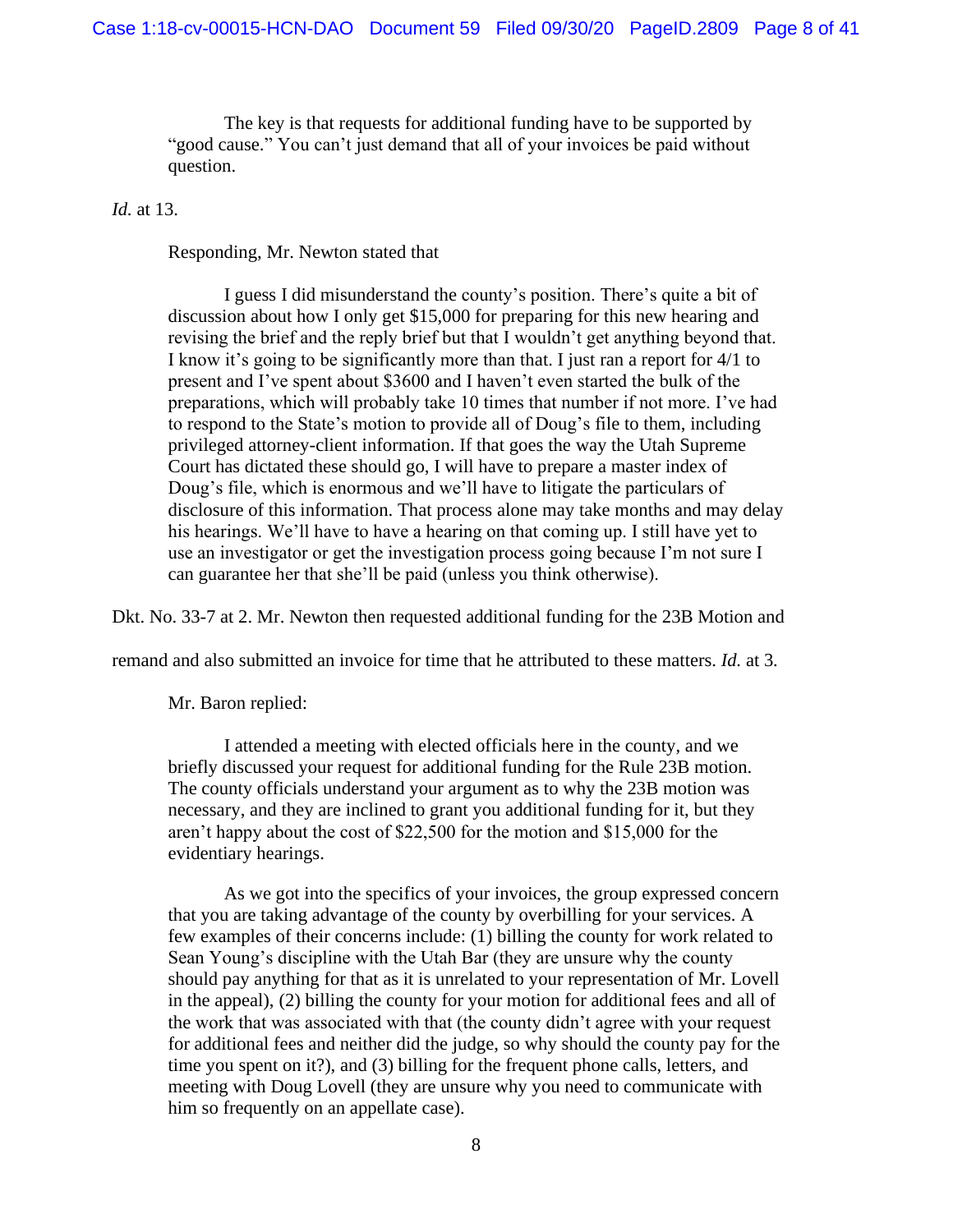The consensus from the meeting was that unless significant changes are made to the invoices and future billing practices, the county needs to look for another attorney for future appeals. Again, they don't have a problem with the quality of your work. Their concern is with the amounts that you are billing and the items that you are billing them for.

I've been asked to give you an opportunity to revise your request for additional funding for the 23B motion as well as your most recent invoice in light of the county's concerns. Please examine those invoices and resubmit them once you have had an opportunity to revise them.

Dkt. No. 33-21 at 2.

On June 9, 2017, Mr. Newton filed a motion to withdraw from representing Mr. Lovell.

Dkt. No. 33-23. He told the court he was owed \$100,000 by Salt Lake County in another death

penalty case and that the stress of that case had caused him heart problems. *Id.* at 3. Mr. Newton

again included summaries of his correspondence with the County, noting that

[w]hile the county indicated that it would consider granting additional funding on the case, counsel has been placed in a veritable catch-22. He can abandon his own interests in getting paid and not try to compel the county to pay for his services [or] talk or speak with Mr. Lovell less. Additionally, counsel has the appellate contract for Weber County, which provides the vast majority of his income. In essence, the county has told counsel that he must not bill them for what he believes to be necessary work on Mr. Lovell's case, such as communications, or it will terminate him from his major contract. This irreparably puts counsel's and Mr. Lovell's interests at odds.

*Id.* at 5 (citation omitted).

On June 21, 2017, Mr. Newton responded to a motion the State had filed with the

Utah Supreme Court regarding Mr. Newton's potential conflict of interest. *See* Dkt. No

26-21. Mr. Newton reiterated his characterization of his dispute with the County and

stated that "he faces a terrible catch-22: represent Mr. Lovell zealously and lose his

livelihood or compromise Mr. Lovell's case and save his practice." *Id.* at 7.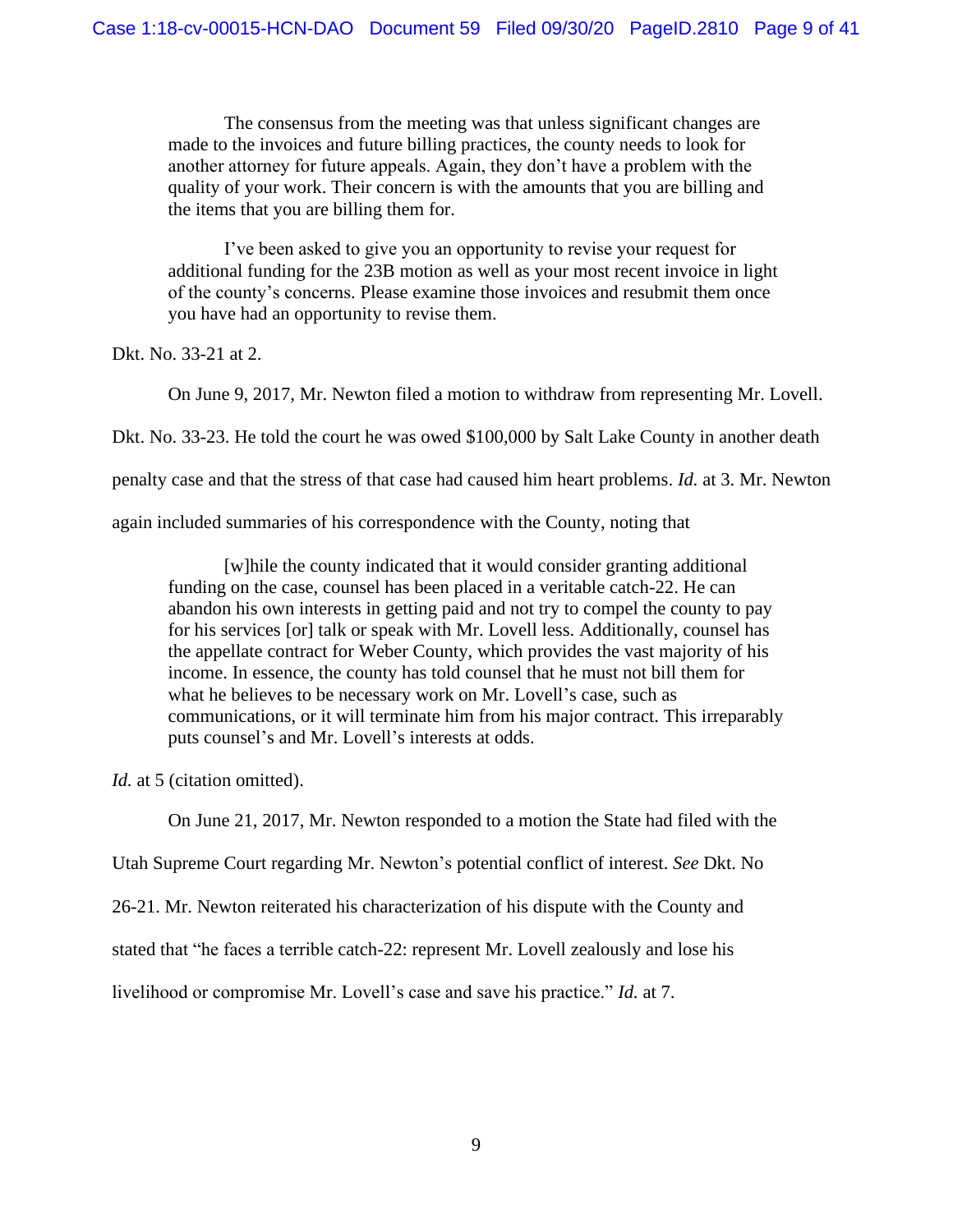When it responded to Mr. Newton's motion to withdraw on August 29, 2017, the County disputed Mr. Newton's characterizations of the funding dispute but did not oppose Mr. Newton's withdrawal. *See* Dkt. No. 33-25. The state trial court granted the motion. *See* Dkt. No. 33-26.

Mr. Newton's story generated publicity and he gave a number of statements to the press. First, *the Salt Lake Tribune* published a story on July 16, 2017, that focused on Mr. Newton's dispute with the County. *See* Dkt. No. 33-24. The story reported that "Newton . . . said that defense attorneys are not being given enough money to support thorough death penalty case reviews—and in the cases for two Utah death row inmates Newton represents, he said he has had trouble getting paid." *Id.* at 3. It also provided some details regarding Mr. Newton's dispute with the County regarding payment for the Lovell litigation, quoting both Mr. Newton and the County. *Id.* at 3–4.

Following Mr. Newton's withdrawal, the *Salt Lake Tribune* published another article on

September 2, 2017. *See* Dkt. No. 33-27. The article quoted Mr. Newton as saying,

It is unfortunate that I was placed in a position where I had to [choose] between supporting my family and representing Mr. Lovell.

I hope that the state of Utah and Weber County will commit in the future to adequately and fully paying for these necessary appellate reviews in such serious matters.

# *Id.* at 4.

Similarly, a September 18, 2017, article in the *Salt Lake Tribune* quoted Mr. Newton as

### saying,

The state gives enormous resources to the prosecution . . . . The state must similarly commit to equally and adequately support criminal defense attorneys, which is a right guaranteed by the United States Constitution. The defense attorney, especially a solo practitioner, should not have to personally bear and front the financial cost for the enormous review required in a capital case.

Dkt. No. 33-28 at 6.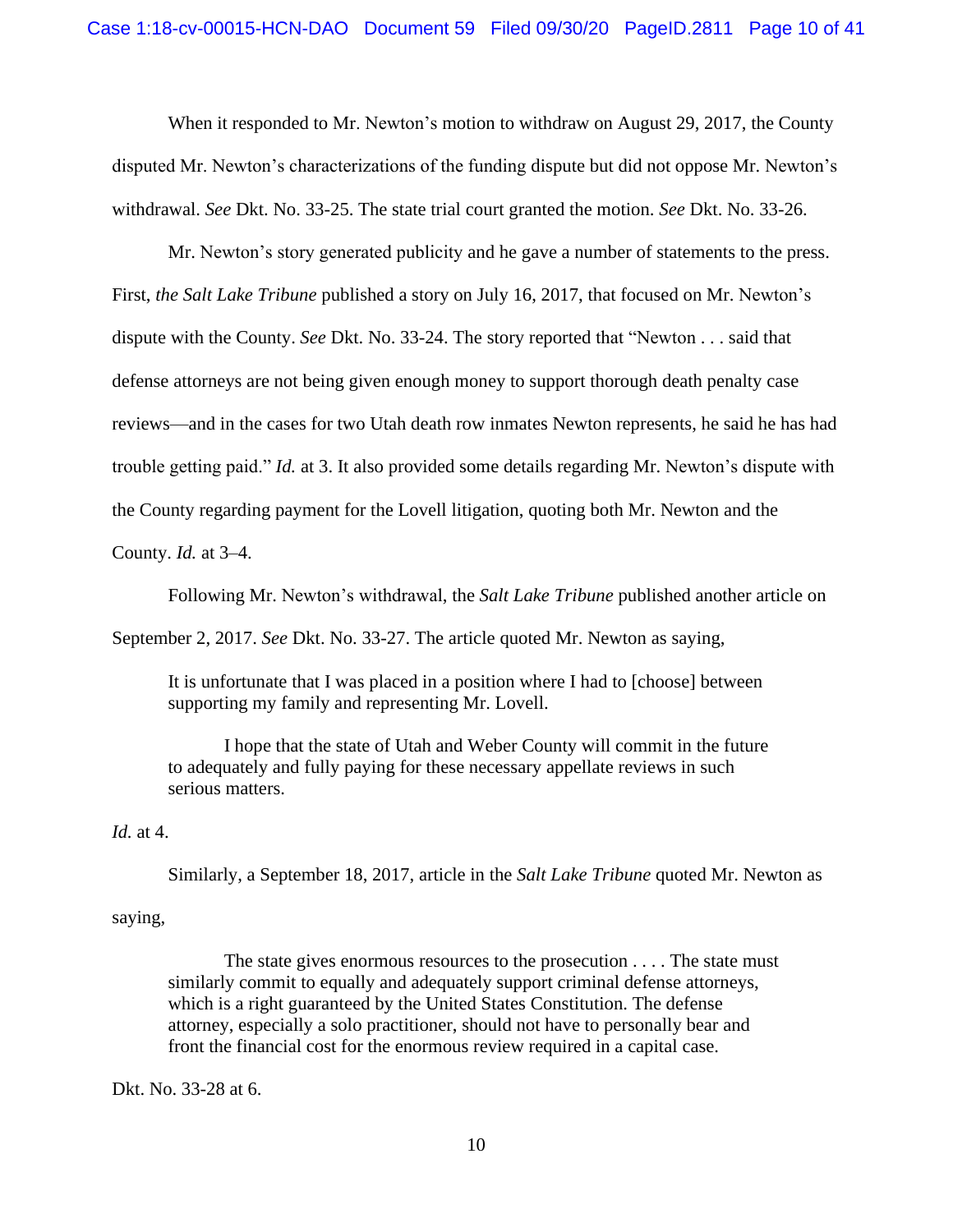On October 2, 2017 the *Standard-Examiner* published an article admonishing the Weber County Commission and the Weber County Attorney's Office "for their slow, clumsy handling of funding for Doug Lovell's capital defense case." Dkt. No. 33-29 at 3. The article relied on court documents filed by Mr. Newton in giving the Weber County Commission and Attorney's Office a "thumbs down" for their management of the Lovell case. *Id.* 

On October 26, 2017, the County terminated Mr. Newton's general appellate contract. The termination letter, signed by Commissioner Harvey on behalf of the Commissioners, stated that

[w]hile we have appreciated your hard work and dedication, this past year you have made various representations to the media and to the court that have been untruthful and harmful to the County's reputation. As a result, we have made the decision to terminate your contract and seek appellate counsel.

Dkt. No. 33-31 at 2.

Mr. Newton then sued the County and its three Commissioners, alleging that the Defendants had violated his First Amendment rights and conspired to obstruct justice.<sup>2</sup> Defendants moved for summary judgment. *See* Dkt. No. 26. They argued that the termination of Mr. Newton's contract was justified, that the individual county officials were entitled to qualified immunity, and that the conspiracy claim lacked merit. *See generally id.*

# **II.**

Pursuant to Federal Rule of Civil Procedure 56, "[t]he court shall grant summary judgment if the movant shows that there is no genuine dispute as to any material fact and the movant is entitled to judgment as a matter of law." Material facts are those which "might affect the outcome of the suit under the governing law." *Anderson v. Liberty Lobby, Inc.*, 477 U.S. 242,

 $2$  Although the Plaintiffs are technically both Mr. Newton and his law offices, the court will refer to Mr. Newton as the Plaintiff for convenience.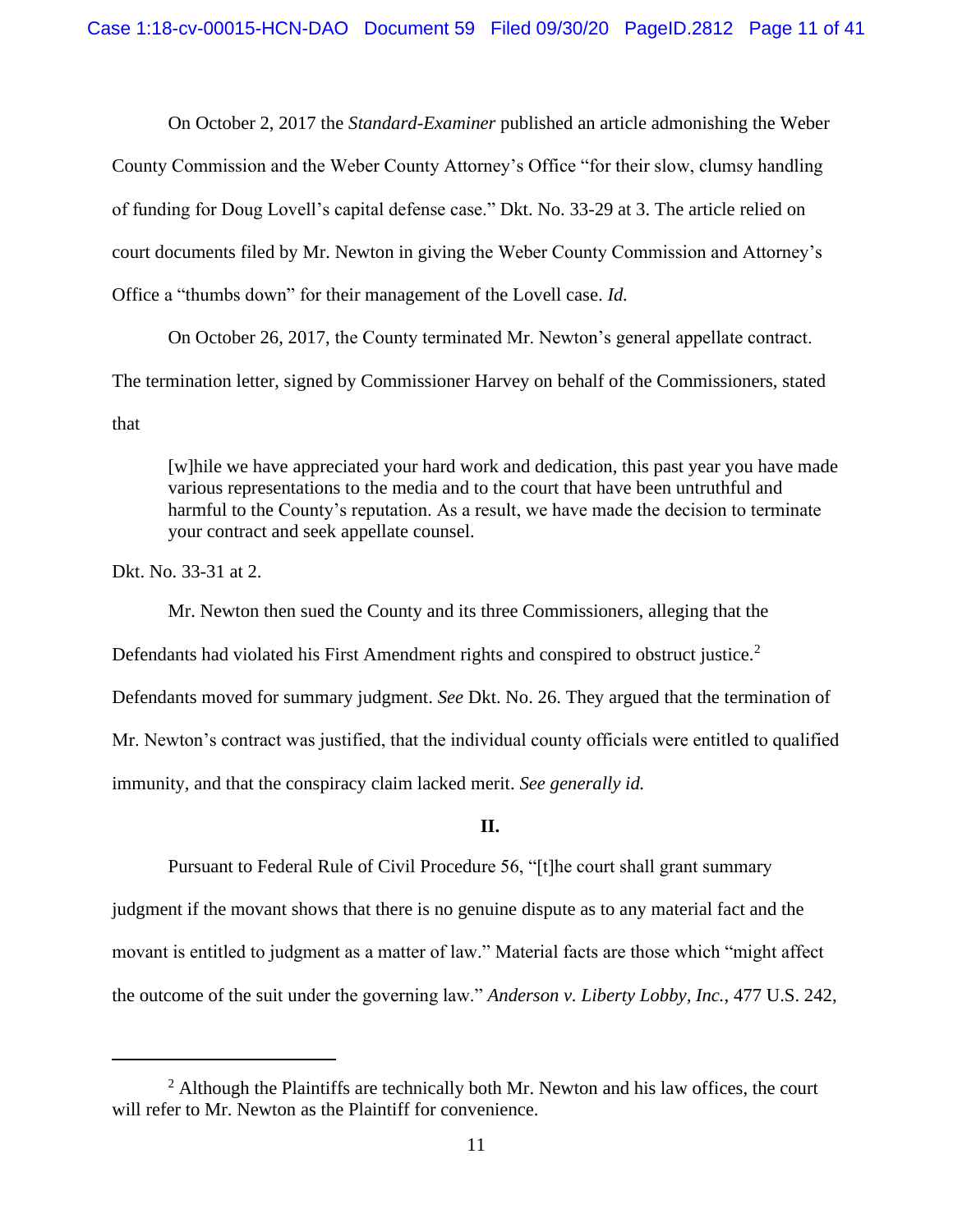248 (1986). A "dispute about a material fact is 'genuine'. . . if the evidence is such that a reasonable jury could return a verdict for the nonmoving party." *Id.* (citation omitted) "Courts are required to view the facts and draw reasonable inferences in the light most favorable to the party opposing the summary judgment motion." *Scott v. Harris*, 550 U.S. 372, 378 (2007) (cleaned up).

## **III**.

The court first addresses the legal framework that governs Mr. Newton's First Amendment claim.

In their briefs, the parties evaluated this claim under *Pickering v. Board of Education*, 391 U.S. 563 (1968), and its progeny—the line of Supreme Court cases addressing the First Amendment rights of government employees or contractors who have been fired, terminated, or otherwise disciplined based on their speech. While the parties were certainly correct to address these cases, in other precedents, including *Legal Services Corp. v. Velazquez*, 531 U.S. 533 (2001), and *Polk County v. Dodson*, 454 U.S. 312 (1981), the Supreme Court has drawn a sharp distinction between ordinary government employees or contractors and attorneys engaged by the government to represent indigent individuals in litigation against the government. Prior to oral argument, this court instructed counsel to address the potential relevance, if any, of these cases to the issues presented in this case. *See* Dkt. No. 56. At oral argument, counsel for both parties acknowledged that these cases are relevant here.

The court agrees.

#### **A.**

The Supreme Court has recognized that "[w]hen a citizen enters government service, the citizen by necessity must accept certain limitations on his or her freedom." *Garcetti v. Ceballos,*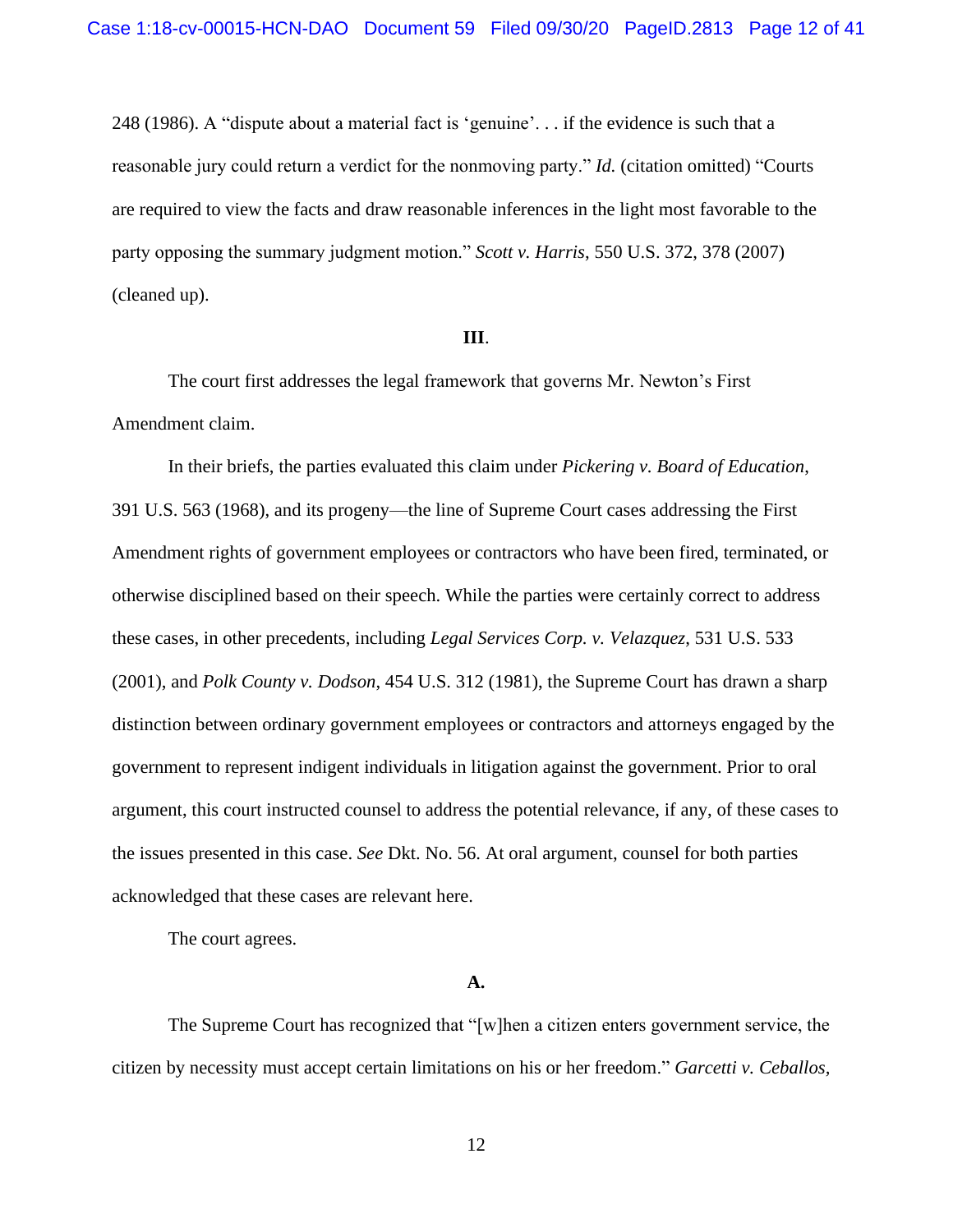547 U.S. 410, 418 (2006). But it "has rejected for decades now the proposition that a public employee has no right to a government job and so cannot complain that termination violates First Amendment rights, a doctrine once captured in Justice Holmes' aphorism that although a policeman 'may have a constitutional right to talk politics . . . he has no constitutional right to be a policeman.'" *O'Hare Truck Service, Inc. v. City of Northlake*, 518 U.S. 712, 716–17 (1996) (quoting *McAuliffe v. Mayor of New Bedford*, 29 N.E. 517, 517 (Mass.1892) (Holmes, J.)).

In the seminal case of *Pickering v. Board of Education*, the Supreme Court addressed a First Amendment claim brought by Mr. Pickering, a public school teacher who had been dismissed for submitting a letter to the editor that "[a]ttack[ed] . . . the School Board's handling of . . . bond issue proposals and . . . charged the superintendent of schools with attempting to prevent teachers in the district from opposing or criticizing the proposed bond issue." 391 U.S. 563, 566 (1968). The Supreme Court squarely rejected the proposition that public employees "may constitutionally be compelled to relinquish the First Amendment rights they would otherwise enjoy as citizens to comment on matters of public interest." *Id.* at 568. It nevertheless recognized that the State "has interests as an employer in regulating the speech of its employees that differ significantly from those it possesses in connection with regulation of the speech of the citizenry in general." *Id*. The Court accordingly held that the "the interests of the [public employee], as a citizen, in commenting upon matters of public concern" must be balanced against "the interest of the State, as an employer, in promoting the efficiency of the public services it performs through its employees." *Id*.

The Supreme Court also rejected the argument that Mr. Pickering's dismissal could be justified simply because his letter contained false statements. The Court characterized the case as one "in which a teacher has made erroneous public statements upon issues then currently the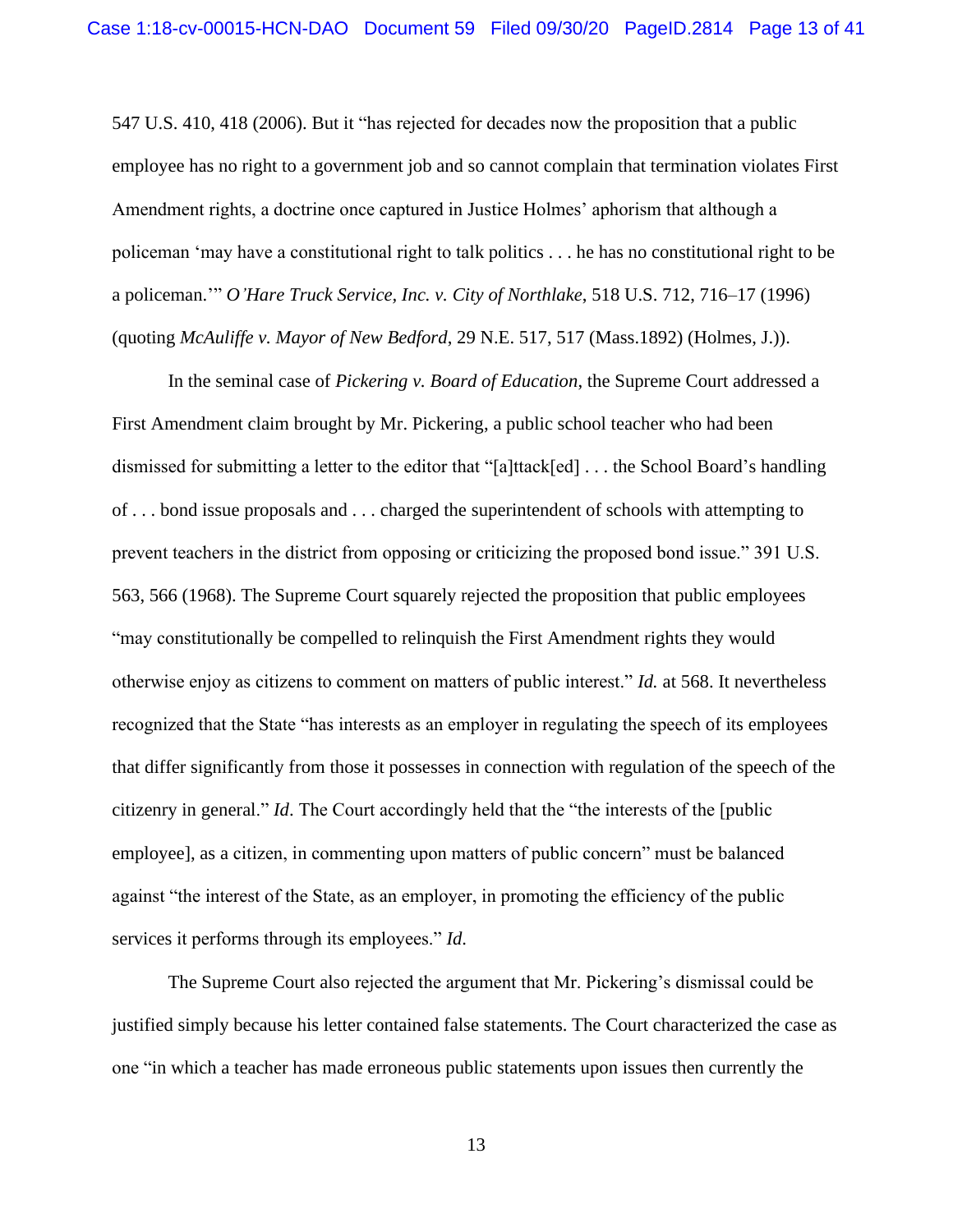subject of public attention, which are critical of his ultimate employer but which are neither shown nor can be presumed to have in any way either impeded the teacher's proper performance of his daily duties in the classroom or to have interfered with the regular operation of the schools generally." *Id*. at 572–73. The Court held that "in a case such as this, absent proof of false statements knowingly or recklessly made by him, a teacher's exercise of his right to speak on issues of public importance may not furnish the basis for his dismissal from public employment." *Id.* at 574. Because the Court concluded that Mr. Pickering's statements "were not knowingly or reckless false" it left open "the additional question whether a statement that was knowingly or recklessly false would, if it were neither shown nor could reasonably be presumed to have had any harmful effects, still be protected by the First Amendment." *Id*. at 574 n.6.

The Supreme Court further clarified the First Amendment rights of government employees in *Connick v. Myers*, 461 U.S. 138 (1983). There, the Court addressed free speech claims brought by a district employee who had been fired for distributing a questionnaire "soliciting the views of her fellow staff members concerning office transfer policy, office morale, the need for a grievance committee, the level of confidence in supervisors, and whether employees felt pressured to work in political campaigns." *Id*. at 141. The Court limited application of the *Pickering* balancing test to cases where a public employee is disciplined for statements that can be "fairly characterized as constituting speech on a matter of public concern." *Id.* at 146. The Court explained that "when a public employee speaks not as a citizen upon matters of public concern, but instead as an employee upon matters only of personal interest, absent the most unusual circumstances, a federal court is not the appropriate forum in which to review the wisdom of a personnel decision taken by a public agency allegedly in reaction to the employee's behavior." *Id*. at 147.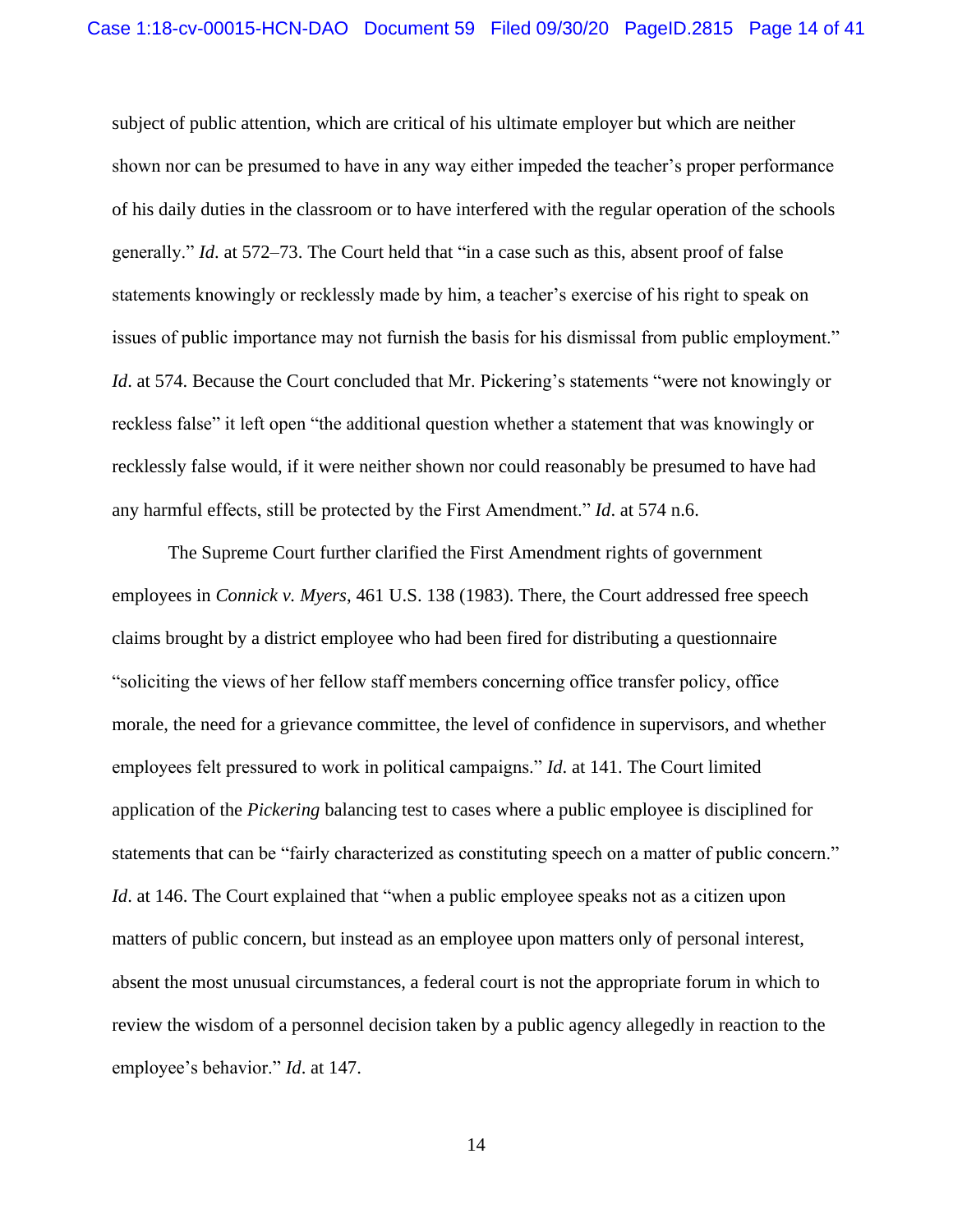Although the Court concluded that most of the questions on the questionnaire implicated only private concerns, it found that "one of the questions in Myers' survey touched upon a matter of public concern, and contributed to her discharge." *Id*. at 149. The Court therefore found it necessary to engage in a "particularized balancing . . . of the competing interests." *Id* at 150. The Court thus made clear that when a government employee is fired for speech that deals in part with matters of public concern and in part with matters of private concern, the *Pickering* balancing test applies.

In *Board of County Commissioners, Wabaunsee County, Kansas v. Umbehr*, the Supreme Court extended the *Pickering* test to independent contractors who work for the government. 518 U.S. 668, 673 (1996). The Court determined that "[i]ndependent government contractors are similar in most relevant respects to government employees, although both the speaker's and the government's interests are typically—though not always—somewhat less strong in the independent contractor case." *Id.* at 684. The Court also found that "a nuanced approach, which recognizes the variety of interests that may arise in independent contractor cases, is superior to a bright-line rule distinguishing independent contractors from employees" because a "bright-line rule would leave First Amendment rights unduly dependent on whether state law labels a government service provider's contract as a contract of employment or a contract for services, a distinction which is at best a very poor proxy for the interests at stake." *Id.* at 678–79. The Court thus ruled "that independent contractors are protected, and that the *Pickering* balancing test, adjusted to weigh the government's interests as contractor rather than as employer, determines the extent of their protection." *Id.* at 673.

Most recently, the Supreme Court significantly refined the *Pickering* test in *Garcetti v. Ceballos*, 547 U.S. 410 (2006). There, a Deputy District Attorney was fired after writing a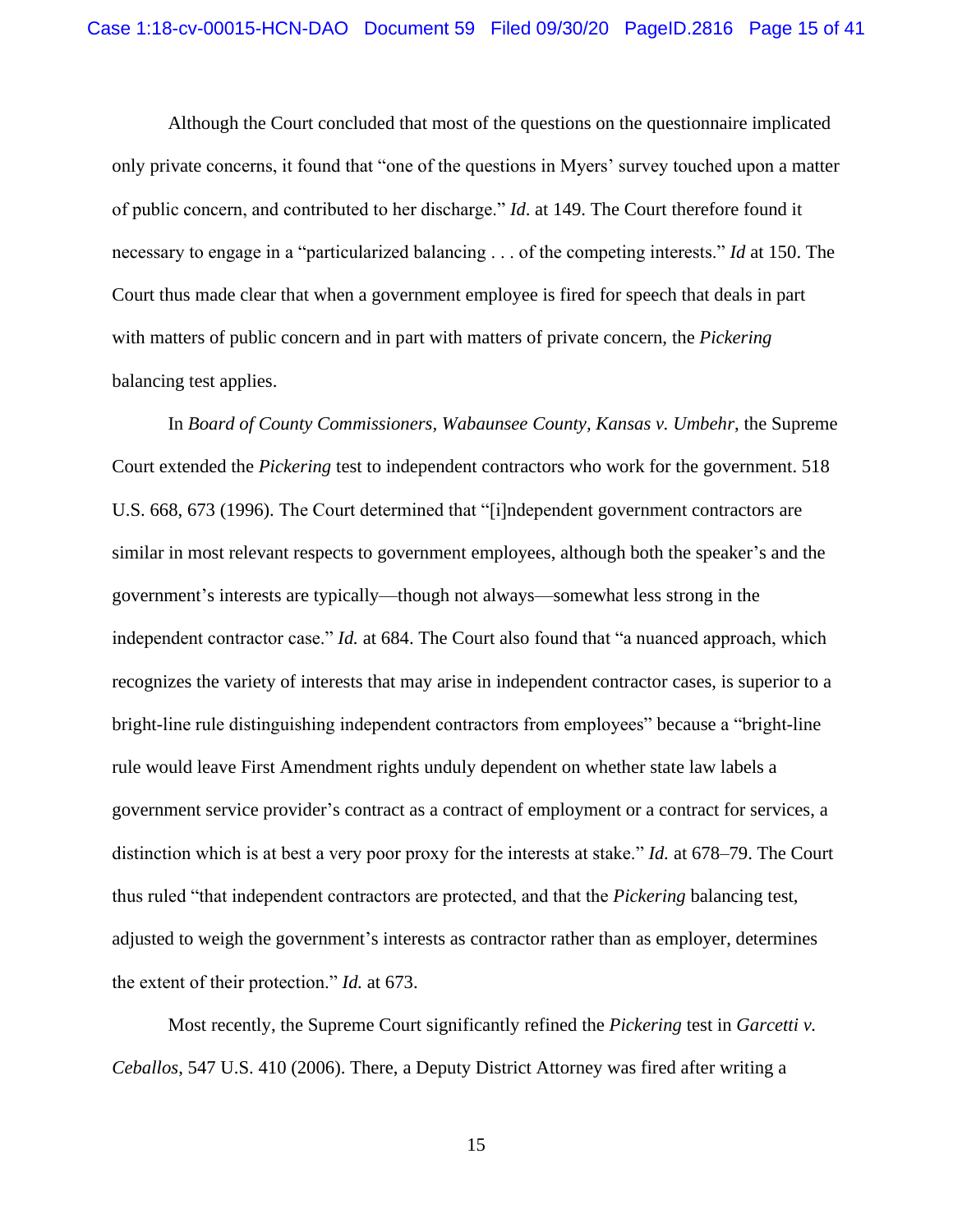memorandum stating that an "affidavit contained serious misrepresentations" and testifying in court about these allegations. *Id.* at 414, 416–17. The Court determined that the Deputy District Attorney had written the memorandum and testified as part of his job, and it held "that when public employees make statements pursuant to their official duties, the employees are not speaking as citizens for First Amendment purposes, and the Constitution does not insulate their communications from employer discipline." *Id.* at 421. Because the Deputy District Attorney was "simply performing his . . . job duties," there was thus "no warrant" to perform "a delicate balancing of the competing interests surrounding the speech and its consequences." *Id*. at 423.

The Court explained that "[r]estricting speech that owes its existence to a public employee's professional responsibilities does not infringe any liberties the employee might have enjoyed as a private citizen. It simply reflects the exercise of employer control over what the employer itself has commissioned or created." *Id.* at 421–22. In reaching this conclusion, the Court relied on the frequently reiterated principle that "when the government appropriates public funds to promote a particular policy of its own it is entitled to say what it wishes." *Id.* at 422 (quoting *Rosenberger v. Rector & Visitors of Univ. of Virginia*, 515 U.S. 819, 833 (1995), in turn quoting *Rust v. Sullivan*, 500 U.S. 173, 194 (1991)). The Court also reasoned that "[e]mployers have heightened interests in controlling speech made by an employee in his or her professional capacity. Official communications have official consequences, creating a need for substantive consistency and clarity. Supervisors must ensure that their employees' official communications are accurate, demonstrate sound judgment, and promote the employer's mission." *Id*. at 422–23.

\* \* \*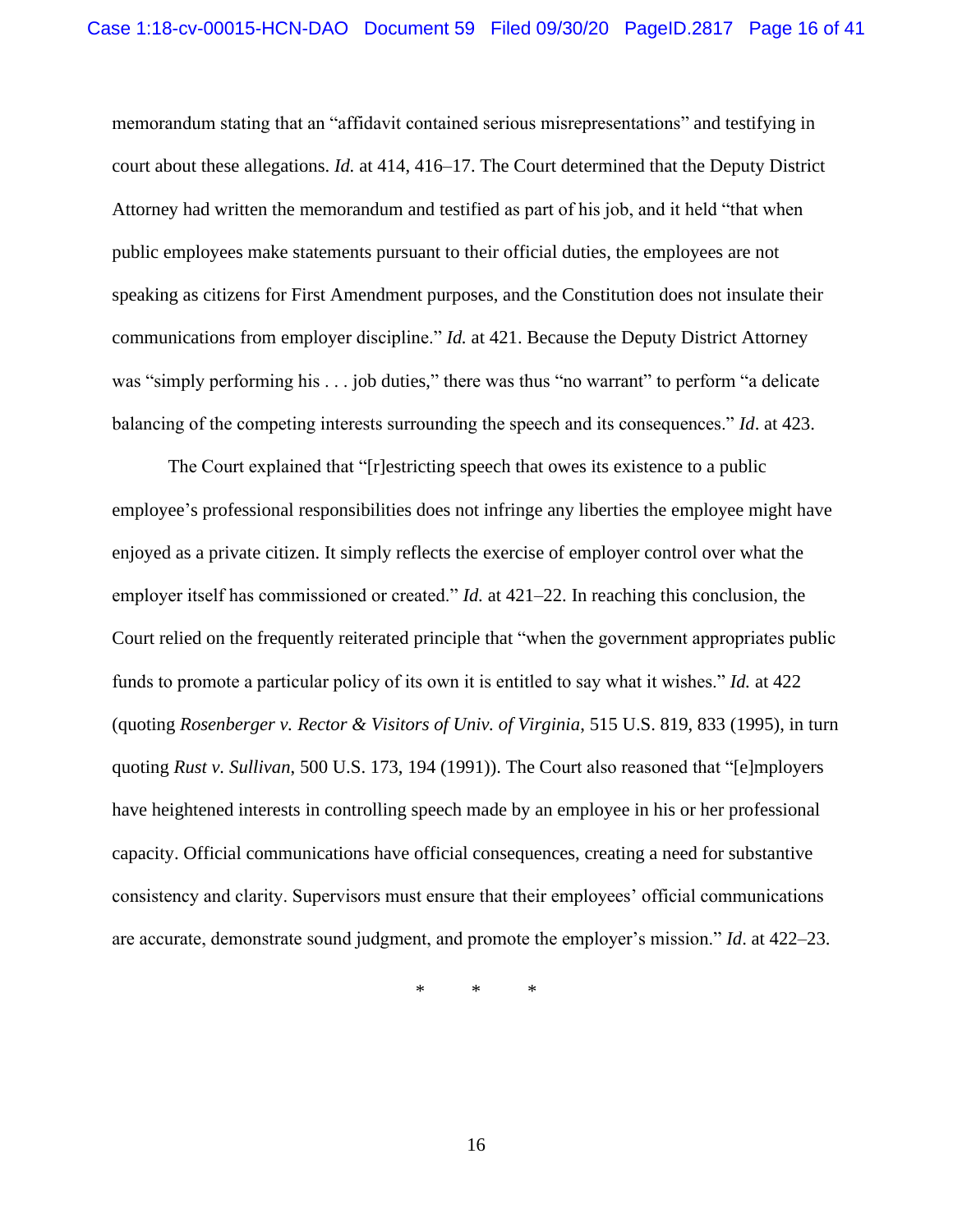From this line of cases, the court draws the following test that courts should apply to most government employees or contractors who are disciplined because of their speech:<sup>3</sup>

First, the court asks whether the government employee or contractor spoke pursuant to his or her official duties. If so, the government prevails. *See Garcetti*, 547 U.S. at 421, 423.

Otherwise, the court asks whether the employee or contractor spoke at least in part on a matter of public concern. "If the answer is no, the employee has no First Amendment cause of action based on his or her employer's reaction to the speech." *Garcetti*, 547 U.S. at 418; *see also Connick*, 461 U.S. at 147.

If the employee or contractor's speech does relate to a matter of public concern, the court asks whether it was knowingly or recklessly false. *See Pickering*, 391 U.S. at 574. If it was, the government may well prevail without further inquiry. *See, e.g*., *Brenner v. Brown*, 36 F.3d 18, 20 (7th Cir. 1994) (holding that "an employee's speech is not protected where it is . . . made with reckless disregard for the truth"); *Gossman v. Allen*, 950 F.2d 338, 343 (6th Cir. 1991) ("*Pickering* does not prevent a public employer from terminating employees who knowingly or reckless make false statements."). At a minimum, the recklessly false character of the speech weighs heavily in favor of the government at the next stage of the analysis. *See, e.g*., *Johnson v. Multnomah County*, 48 F.3d 420, 424 (9th Cir. 1995) ("[R]ecklessly false statements are not per se unprotected by the First Amendment when they substantially relate to matters of public concern. Instead, the recklessness of the employee and the falseness of the statements should be

 $3$  Although it believes that its formulation of this test is fully consistent with Supreme Court and Tenth Circuit precedent, the court recognizes that its formulation is considerably more granular than frequently recited alternatives. *See, e.g., Lane v. Franks*, 573 U.S. 228 (2014); *Dixon v. Kirkpatrick*, 553 F.3d 1294 (10th Cir. 2009).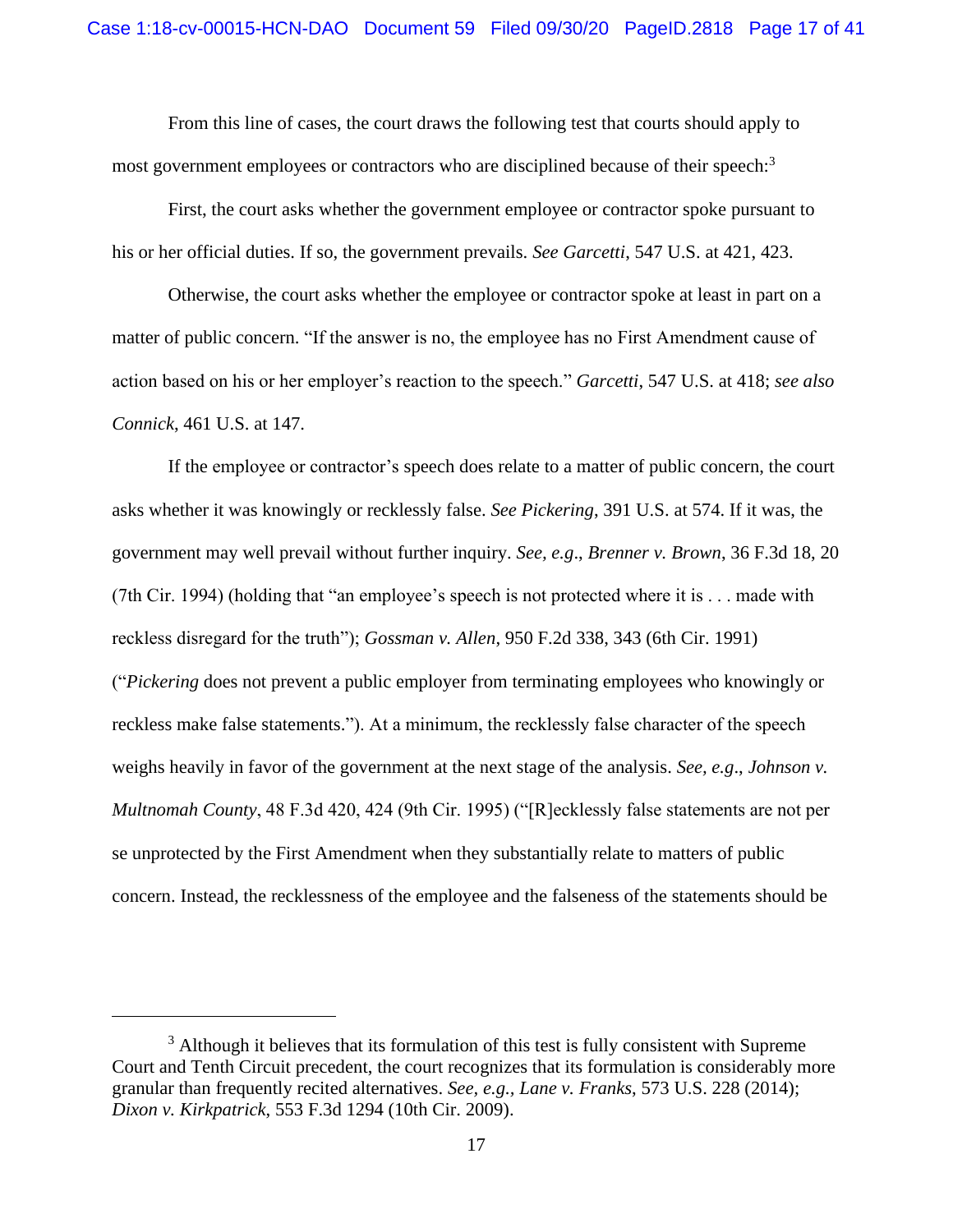considered in light of the public employer's showing of actual injury to its legitimate interests, as

part of the *Pickering* balancing test.").<sup>4</sup>

Finally, if the government has not prevailed at an earlier stage of the inquiry, the court

balances the government's interests against those of the terminated employee or contractor. *See*

*Pickering*, 391 U.S. at 568; *Umbehr*, 518 U.S. at 673*.* 

The question becomes whether the relevant government entity has an adequate justification for treating the employee differently from any other member of the general public. This consideration reflects the importance of the relationship between the speaker's expressions and employment. A government entity has broader discretion to restrict speech when it speaks in its role as employer, but the restrictions it imposes must be directed at speech that has some potential to affect the entity's operations.

Garcetti, 547 U.S. at 418 (internal citation omitted).<sup>5</sup>

**B.**

Although *Pickering* and its progeny provide a general framework governing the First

Amendment rights of government employees and contractors, the court concludes that these are

not the only precedents relevant to the specific controversy here. In a separate line of cases, the

Supreme Court has addressed the government's relationship with the attorneys it engages to

<sup>4</sup> Like the Supreme Court, *see Pickering*, 391 U.S. at 574 & n.6, the Tenth Circuit has left this question open. *See Moore v. City of Wynnewood,* 57 F.3d 924, 933 (10th Cir. 1995) ("We may assume that deliberately or recklessly false statements by public employees are either unprotected by the First Amendment or, at least, that such intentional falsity would weigh heavily against protection."); *Wulf v. City of Wichita*, 883 F.2d 842, 858 (10th Cir. 1989) ("[A] knowingly or recklessly false statement is unlikely to be protected under the First Amendment, although the Supreme Court has left open the possibility that even such a statement might merit First Amendment protection where no harmful effects can be shown."). As the authorities cited above illustrate, other courts of appeals have adopted varying views. *See generally* Howard C. Nielson, Jr., *Recklessly False Statements in the Public-Employment Context*, 63 U. Chi. L. Rev. 1277 (1996) (discussing split in authority on this issue).

<sup>&</sup>lt;sup>5</sup> In addition to these factors, courts consider "whether the protected speech was a motivating factor in the adverse employment action" and "whether the defendant would have reached the same employment decision in the absence of the protected conduct." *Dixon*, 553 F.3d at 1302.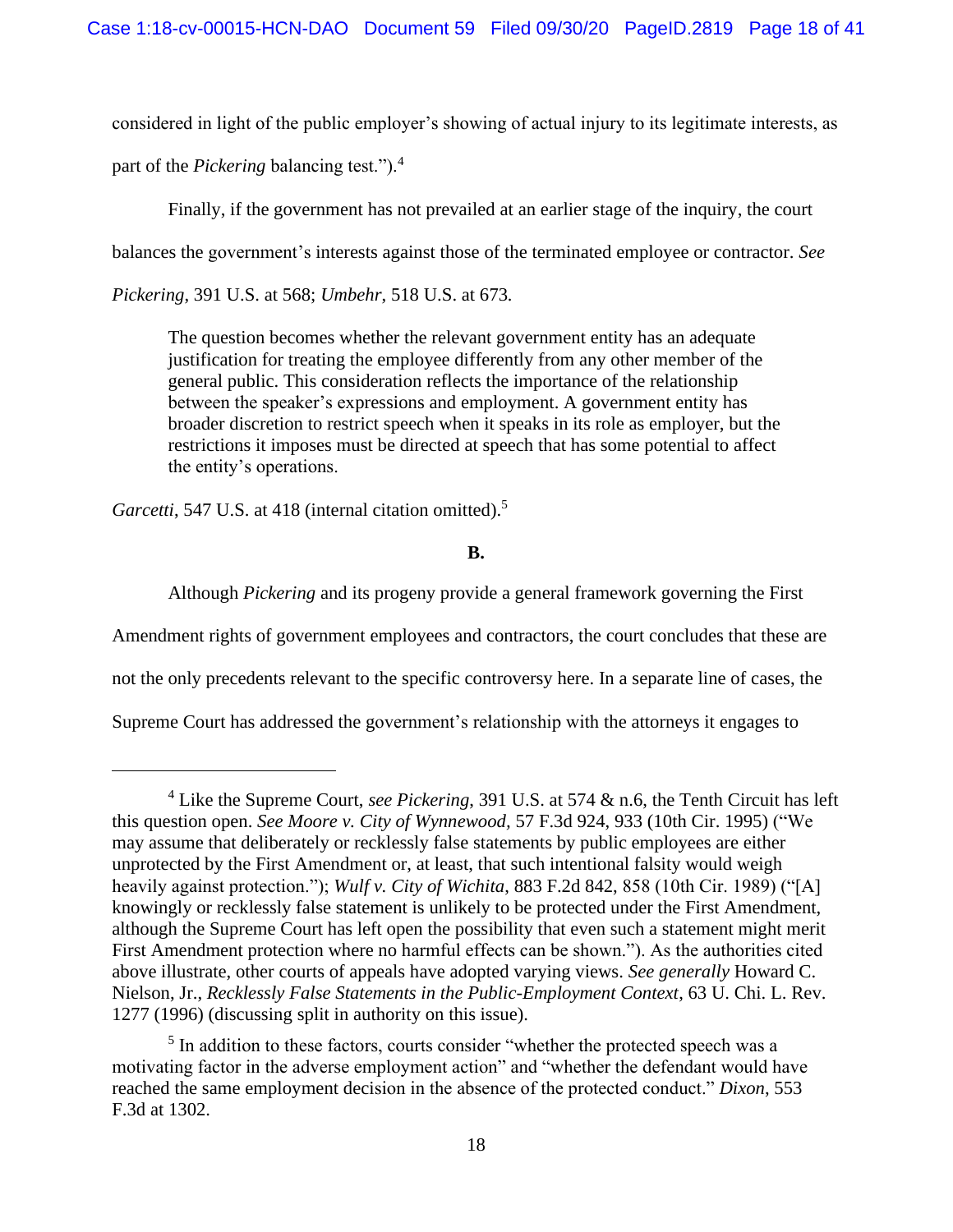represent indigent litigants. The court concludes that when the government seeks to discipline such attorneys based on their speech, these cases significantly limit both the application of *Garcetti* and the relevant government interests that may be considered under the *Pickering* balancing test.

As discussed, in concluding "that when public employees make statements pursuant to their official duties, . . . the Constitution does not insulate their communications from employer discipline," the Court relied on the principle, previously articulated in *Rust* and *Rosenberger*, that "when the government appropriates public funds to promote a particular policy of its own it is entitled to say what it wishes." *Garcetti*, 547 U.S. at 421– 22. The Court thus gave significant weight to the government's interests in exercising "control over what the [government] itself has commissioned or created," and ensuring that public "employees' official communications . . . promote the [government's] mission." *Id*. at 422, 423.

But in our adversarial legal system, when the government hires or contracts with attorneys to represent indigent criminal defendants or other litigants in suits against it, the role of those attorneys is to convey speech that *opposes* the position of the government.

In *Legal Services Corp. v. Velazquez*, the Supreme Court held unconstitutional a law purporting to limit the types of arguments that could be made in welfare benefits claims against the government by attorneys receiving federal grants to enable them to provide free representation to indigent clients. *See* 531 U.S. 533, 536–37 (2001). The Court concluded that the rule enunciated in *Rust* and *Rosenberger*, on which the court later relied in *Garcetti*, did not apply in this context. *See Legal Services Corp*., 531 U.S. at 541–43.

As the Court explained, the Legal Services Corporation ("LSC") program was not intended "to promote a governmental message." *Id*. at 542. Rather, "[t]he Government has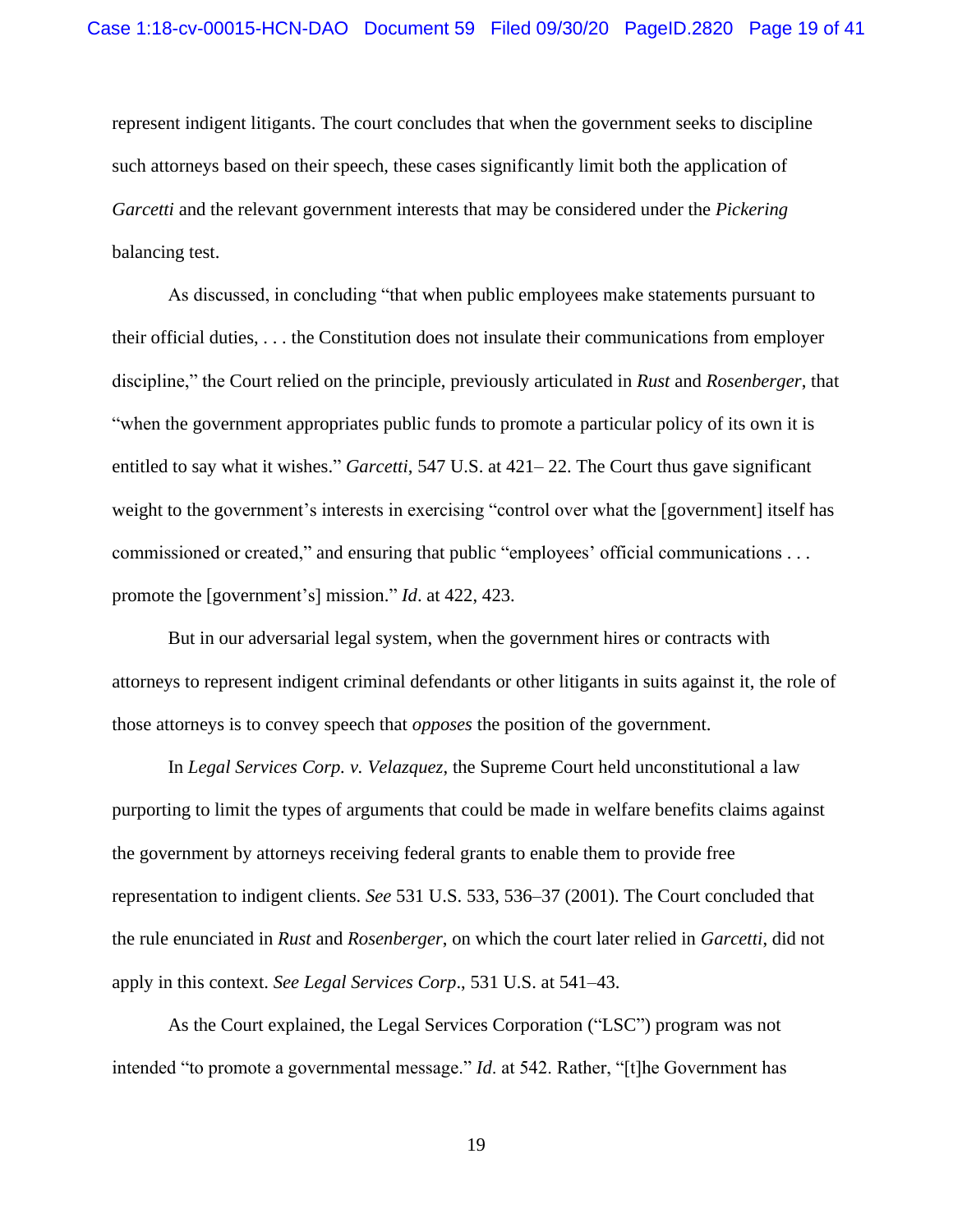designed this program to use the legal profession and the established Judiciary of the States and the Federal Government to accomplish its end of assisting welfare claimants in determination or receipt of their benefits." *Id*.; *see also id*. ("Congress funded LSC grantees to provide attorneys to represent the interests of indigent clients."). Thus, when

an LSC-funded attorney speaks on behalf of the client in a claim against the government for welfare benefits . . . [t]he lawyer is not the government's speaker. The attorney defending the decision to deny benefits will deliver the government's message in the litigation. The LSC lawyer, however, speaks on behalf of his or her private, indigent client.

*Id*. It followed, the Court held, that "[t]he advice from the attorney to the client and the advocacy by the attorney to the courts cannot be classified as governmental speech even under a generous understanding of the concept." *Id*. at 542 –543; *see also id*. at 543 (holding that "[i]n this vital respect this suit is distinguishable from *Rust*").

The Court in *Legal Services Corp*. relied on its previous decision in *Polk County v. Dodson*, which held that "a public defender does not act 'under color of state law' because he 'works under canons of professional responsibility that mandate his independent judgment on behalf of his client' and because there is an 'assumption that counsel will be free of state control.'" *Legal Services Corp*., 531 U.S. at 542 (quoting *Polk County*, 454 U.S. 312, 321–22 (1981)). *In Polk County*, the Supreme Court relied extensively on the role and duties of defense attorneys in distinguishing attorneys paid by the government from other public employees:

In our system a defense lawyer characteristically opposes the designated representatives of the State. The system assumes that adversarial testing will ultimately advance the public interest in truth and fairness. But it posits that a defense lawyer best serves the public, not by acting on behalf of the State or in concert with it, but rather by advancing "the undivided interest of his client."

454 U.S. at 318–19 (quoting *Ferri v. Ackerman*, 44 U.S. 193, 204 (1979)). As the Court further explained, "[t]his is essentially a private function, traditionally filled by retained counsel, for which state office and authority are not needed." *Polk County*, 454 U.S. at 319; *see also id*. at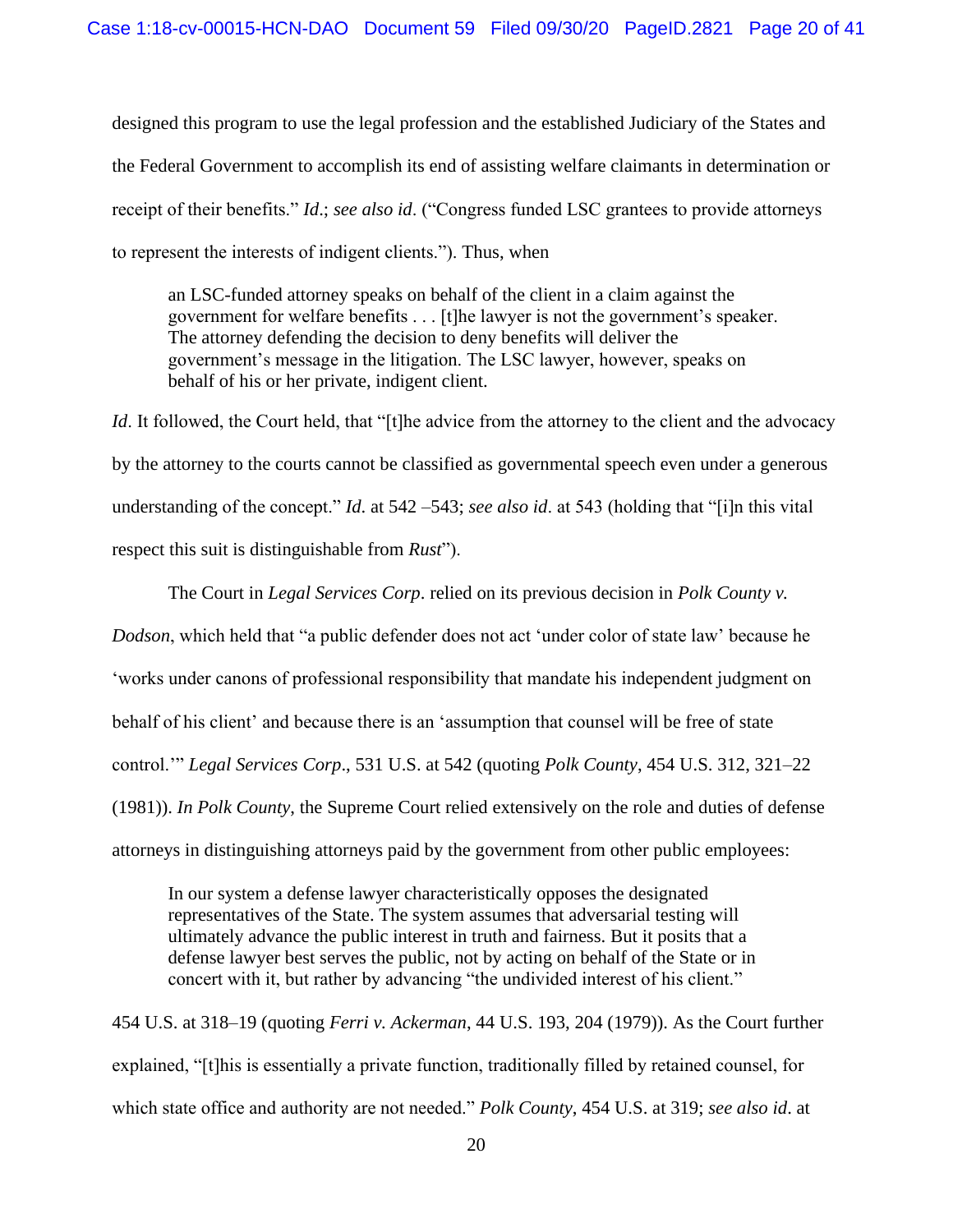318 (Public defender's assignment to represent criminal defendant "entailed functions and obligations in no way dependent of state authority."). Indeed, "[e]xcept for the source of payment," the relationship between a public defendant and his or her client is "identical to that existing between any other lawyer and client. 'Once a lawyer has undertaken the representation of an accused, the duties and obligations are the same whether the lawyer is privately retained, appointed, or serving in a legal aid or defender program.'" *Id*. at 318 (quoting ABA Standards for Criminal Justice 4-3.9 (2d ed. 1980)).

The Court in *Polk County* then expressly rejected the argument that "a public defender's employment relationship with the State, rather than his function, should determine whether he acts under color of state law." *Polk County*, 454 U.S. at 319. The Court acknowledged that "the employment relationship is certainly a relevant factor," but found it outweighed by two other considerations:

First, a public defender is not amenable to administrative direction in the same sense as other employees of the State. Administrative and legislative decisions undoubtedly influence the way a public defender does his work. State decisions may determine the quality of his law library or the size of his caseload. But a defense lawyer is not, and by the nature of his function cannot be, the servant of an administrative superior. Held to the same standards of competence and integrity as a private lawyer, . . . a public defender works under canons of professional responsibility that mandate his exercise of independent judgment on behalf of the client. "A lawyer shall not permit a person who recommends, employs, or pays him to render legal services for another to direct or regulate his professional judgment in rendering such legal services."

*Id.* at 321 (quoting DR 5-107(B), ABA Code of Professional Responsibility (1976)).

Second, and equally important, it is the constitutional obligation of the State to respect the professional independence of the public defenders whom it engages. This Court's decision in *Gideon v. Wainwright* established the right of state criminal defendants to the "guiding hand of counsel at every step in the proceedings against them." Implicit in the concept of a "guiding hand" is the assumption that counsel will be free of state control. There can be no fair trial unless the accused receives the services of an effective and independent advocate.

*Id*. at 321–22 (quoting *Gideon*, 372 U.S. 335, 345 (1963) (cleaned up)).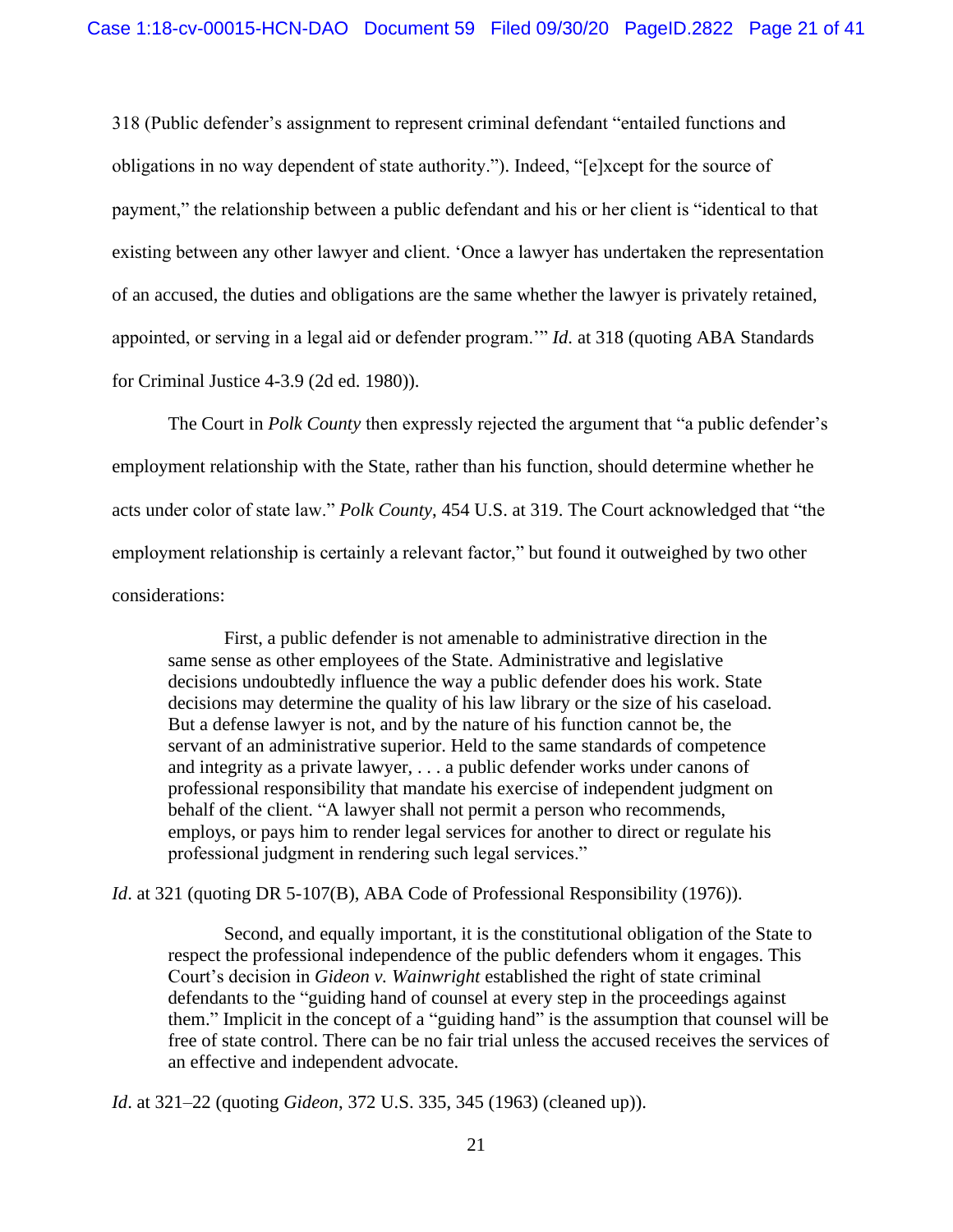To be sure, neither *Legal Services Corp*. nor *Polk County* directly addressed the government's authority to terminate an attorney whom it has engaged to represent criminal defendants based on the attorney's speech. The Supreme Court thus had no occasion in either case to consider how the *Pickering* test would apply in this context.

But after comparing the rationale of these cases to the rationale of *Pickering* and *Garcetti*, this court concludes that *Legal Services Corp*. and *Polk County* substantially limit the government's authority in this context and thus require modification of the *Pickering*/*Garcetti* framework in at least two significant respects. First, because defense attorneys' advocacy for their clients "cannot be classified as governmental speech even under a generous understanding of the concept," *Legal Services Corp*., 531 U.S. at 542–43, the court cannot treat statements made "pursuant to their official duties" as *per se* unprotected by the First Amendment, *Garcetti*, 547 U.S. at 421. In this context, it is emphatically not the case that "[r]estricting speech that owes its existence to a public employee's professional responsibilities . . . simply reflects the exercise of employer control over what the employer itself has commissioned or created." *Id.* at 421–22.

Second, because "it is the constitutional obligation of the State to respect the professional independence of the public defenders whom it engages," *Polk County*, 454 U.S. at 321–22, the court finds that, for purposes of any particularized balancing of the competing interests of the government and the attorney under *Pickering* and its progeny, the governmental interests that may justify terminating or disciplining the attorney are much more limited than in the case of other government employees or independent contractors. While the government may have some interest in regulating "certain administrative and possibly investigative functions" performed by the attorneys it engages to represent criminal defendants, such attorneys are simply "not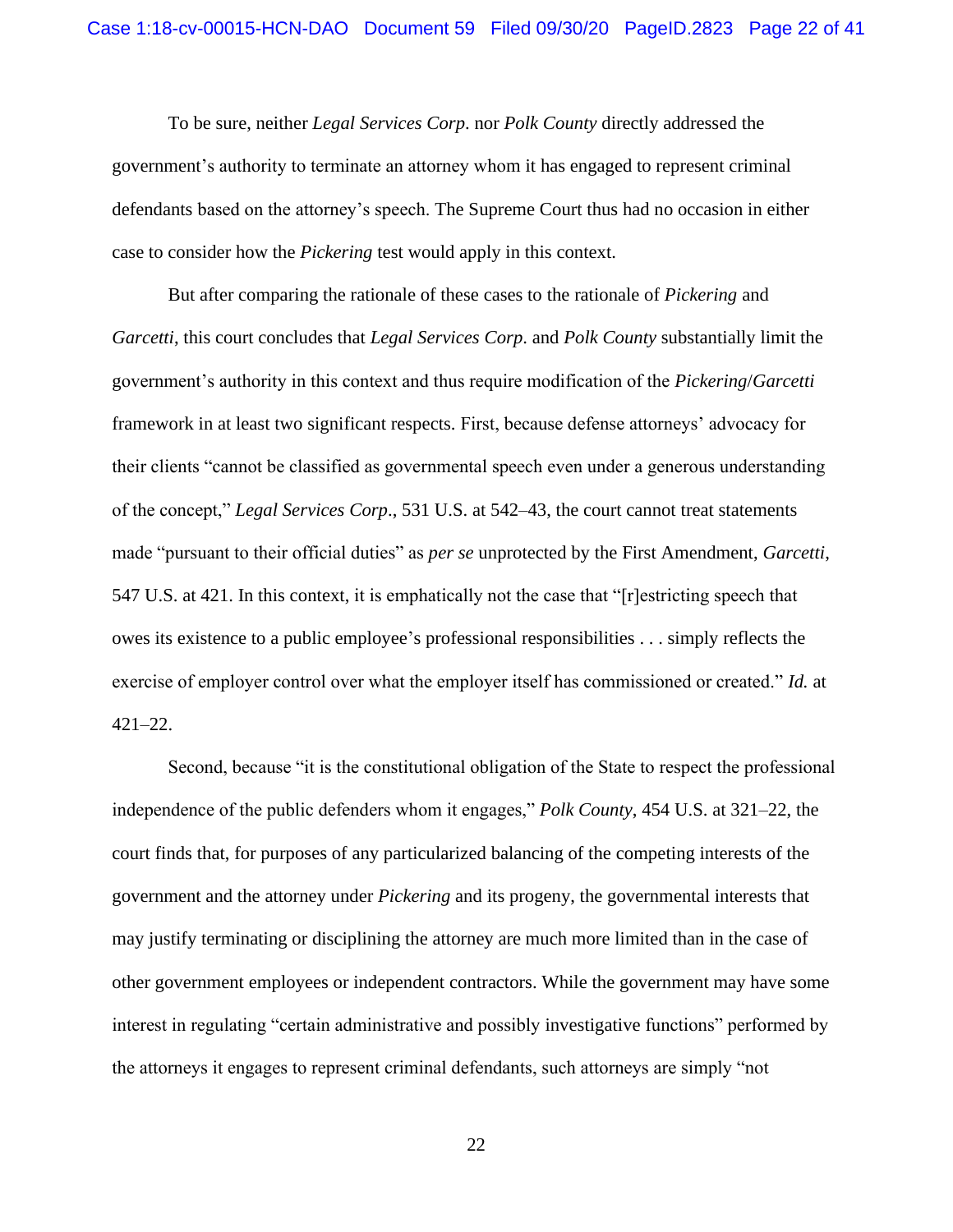amenable to administrative direction in the same sense as other employees of the State." *Id*. at 321, 325.<sup>6</sup>

**C**.

To be sure, three lower court decisions have applied the *Pickering*/*Garcetti* framework to public defenders or other attorneys appointed to represent criminal defendants without modification. But none of these decisions persuade this court that *Legal Services Corp.* and *Polk County* do not apply here.

In *Jacobson v. Schwarzenegger*, a magistrate judge rejected the argument that *Legal Services Corp.* altered application of the *Pickering* test in a suit brought by a terminated attorney who had represented parolees. The court held that "there is nothing in *Garcetti* to suggest that the Supreme Court contemplated that there would be exceptions to its scope—situations where a public employee's or contractor's speech would be deemed protected by the First Amendment even though the speech fell within the scope of his or her professional duties." 650 F. Supp. 2d 1032, 1055 (C.D. Cal. 2009). But the court in *Jacobson* failed even to recognize, let alone grapple with, the essential point that speech made on behalf of a client by an attorney engaged to oppose the government's views "cannot be classified as governmental speech even under a

<sup>6</sup> The court's holding is consistent with at least some commentary on *Garcetti*. One commentator noted that "[a]s *Garcetti* recognized, 'the First Amendment protects a public employee's right, in certain circumstances, to speak as citizens addressing matters of public concern.' A public defender's speech when serving in the traditional role of a criminal defense attorney would qualify for this protection. The government, as defender program employer, violates a staff public defender's First Amendment rights by restricting or restraining that staff lawyer from exercising his or her independent professional judgment on behalf of the indigent client." *See* J. Vincent Aprile II, *Public Defenders, Official Duties, and the First Amendment*, 22 Crim. Just. 5 (2007) (quoting *Garcetti*, 547 U.S. at 417). Another commentator observed that the difference in nature between the speech of a public defender and the speech of a prosecutor appears "to have influenced" the differing outcomes in *Legal Services Corp.* and *Garcetti*. Elizabeth Dale, *Employee Speech & Management Rights: A Counterintuitive Reading of* Garcetti v. Ceballos, 29 Berkeley J. Emp. & Lab. L. 175, 210 (2008).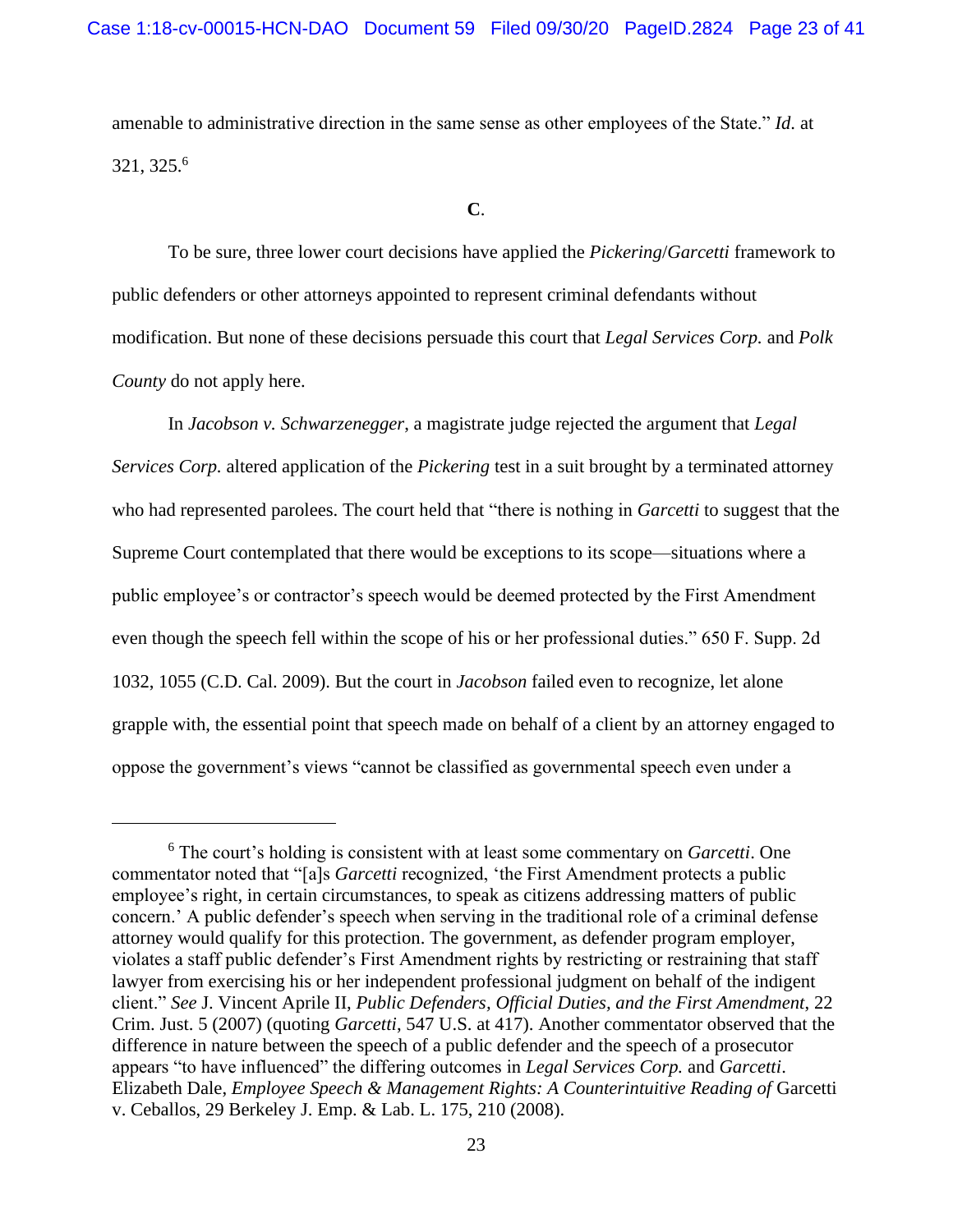generous understanding of the concept," *Legal Services Corp.*, 531 U.S. at 542–43, and thus differs in kind from the speech made by an employee hired to promote or support the government's views—the type of speech at issue in *Garcetti*.

In another case, the Third Circuit recently applied the *Pickering* test in rejecting a First Amendment claim brought by a public defender without citing *Legal Service Corp.* or *Polk County*. *See De Ritis v. McGarrigle*, 861 F.3d 444 (3d Cir. 2017). But in that case the public defender was fired by a superior in the public defenders' office. In such a case, the superior may well have had an interest in ensuring that his subordinate's "official communications are accurate, demonstrate sound judgment, and promote the [public defenders' office's] mission." *Garcetti*, 547 U.S. at 423. The Third Circuit ruled in favor of a public defender in another case, but it suggested there that the public defender's speech was outside his "ordinary job duties" under *Garcetti* rather than relying on *Legal Services Corp.* and *Polk County*. *See Flora v. County of Luzerne*, 776 F.3d 169, 180 (3d Cir. 2015).

## **IV.**

Based on its review of the record here, the court concludes that genuine issues of material fact foreclose summary judgment on Plaintiffs' First Amendment claim against the County.<sup>7</sup>

As noted, the County offered the following contemporaneous explanation for terminating Mr. Newton's contract: "While we have appreciated your hard work and dedication, this past

<sup>&</sup>lt;sup>7</sup> While it is well settled "that a local government may not be sued under  $\delta$  1983 for an injury inflicted solely by its employees or agents," *Monell v. Department of Soc. Servs.*, 436 U.S. 658, 694 (1978), it is equally clear that a municipality may be held liable for "decisions of its duly constituted legislative body or of those officials whose acts may fairly be said to be those of the municipality," *Board of County Comm'rs v. Brown*, 520 U.S. 397, 404 (1997); *see also Pembaur v. City of Cincinnati*, 475 U.S. 469, 480 (1986). There is little doubt that decisions of the individual defendants—the County's Commissioners—satisfy this standard here, and Defendants do not contend otherwise.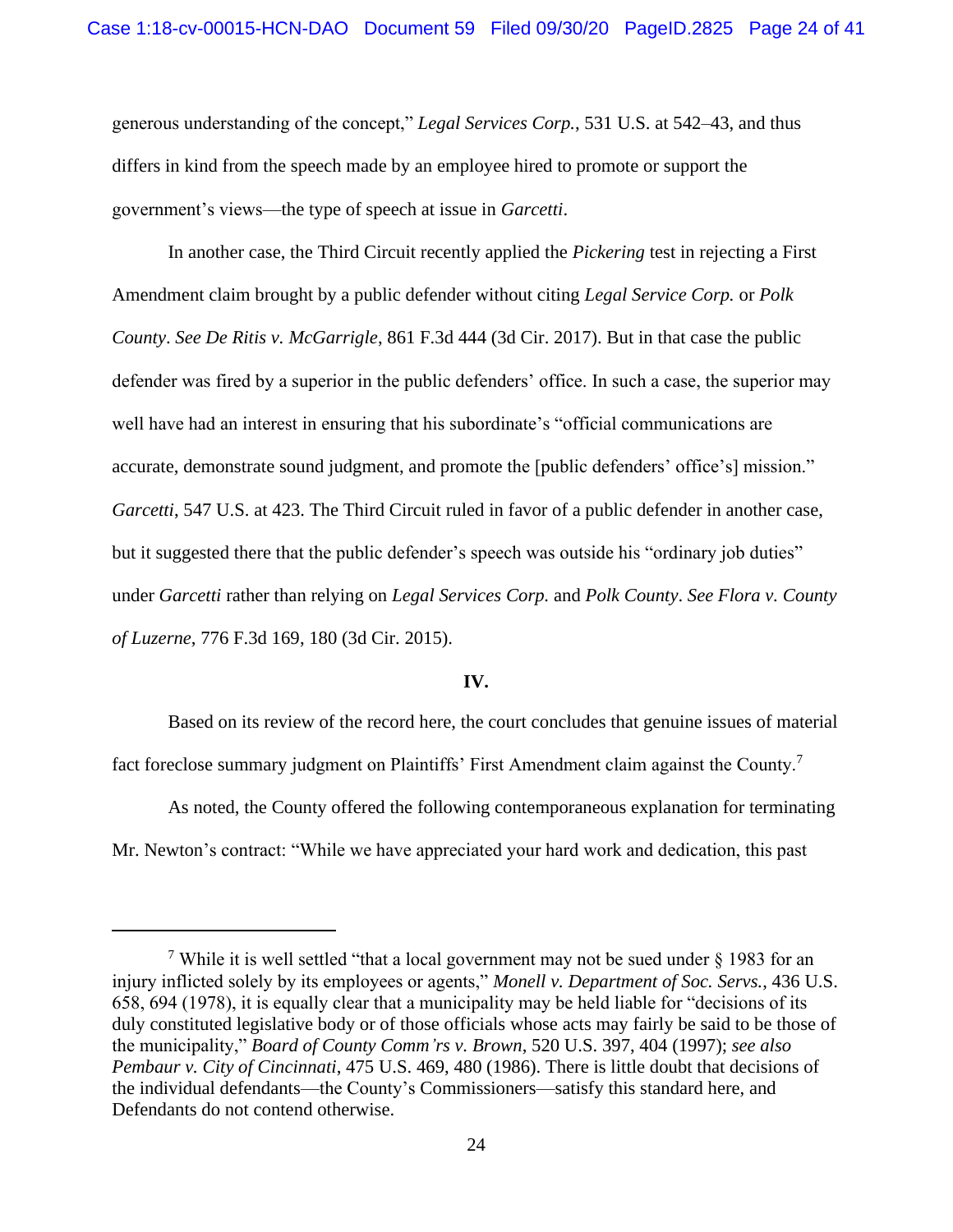year you have made various representations to the media and to the court that have been untruthful and harmful to the County's reputation. As a result, we have made the decision to terminate your contract and seek appellate counsel." Dkt. No. 33-31 at 2.

In this litigation, Defendants claim that Mr. Newton was fired based solely on the following statements:

- Statements in three court filings and at a court hearing in which Mr. Newton allegedly "misrepresented that the County had refused to fund anything beyond \$15,000 for the remand hearing." Dkt. No. 26 at 28; *id.* at 29 (similar).
- Statements in multiple filings and to the press in which Mr. Newton allegedly "misrepresented that the County would refuse to provide additional funding in the future" or otherwise allegedly misrepresented that the County underfunded him. *See id.* at 28–29.
- Statements in multiple filings, at a court hearing, and to the press in which Mr. Newton allegedly misrepresented his discussion with the County regarding his billing practices, including the discussion regarding the amount of time billed for communications with Mr. Lovell. *See id.*
- Statements in multiple filings, at a court hearing, and to the press in which Mr. Newton allegedly misrepresented that his general appellate contract was in danger. *See id.*
- Statements in multiple filings in which Mr. Newton allegedly misrepresented the availability of funding to hire an investigator. *See id.*

Defendants assert that "[w]hile Plaintiff made various other statements to the court and news media, the County did not consider those in its decision to terminate Plaintiff's contract, and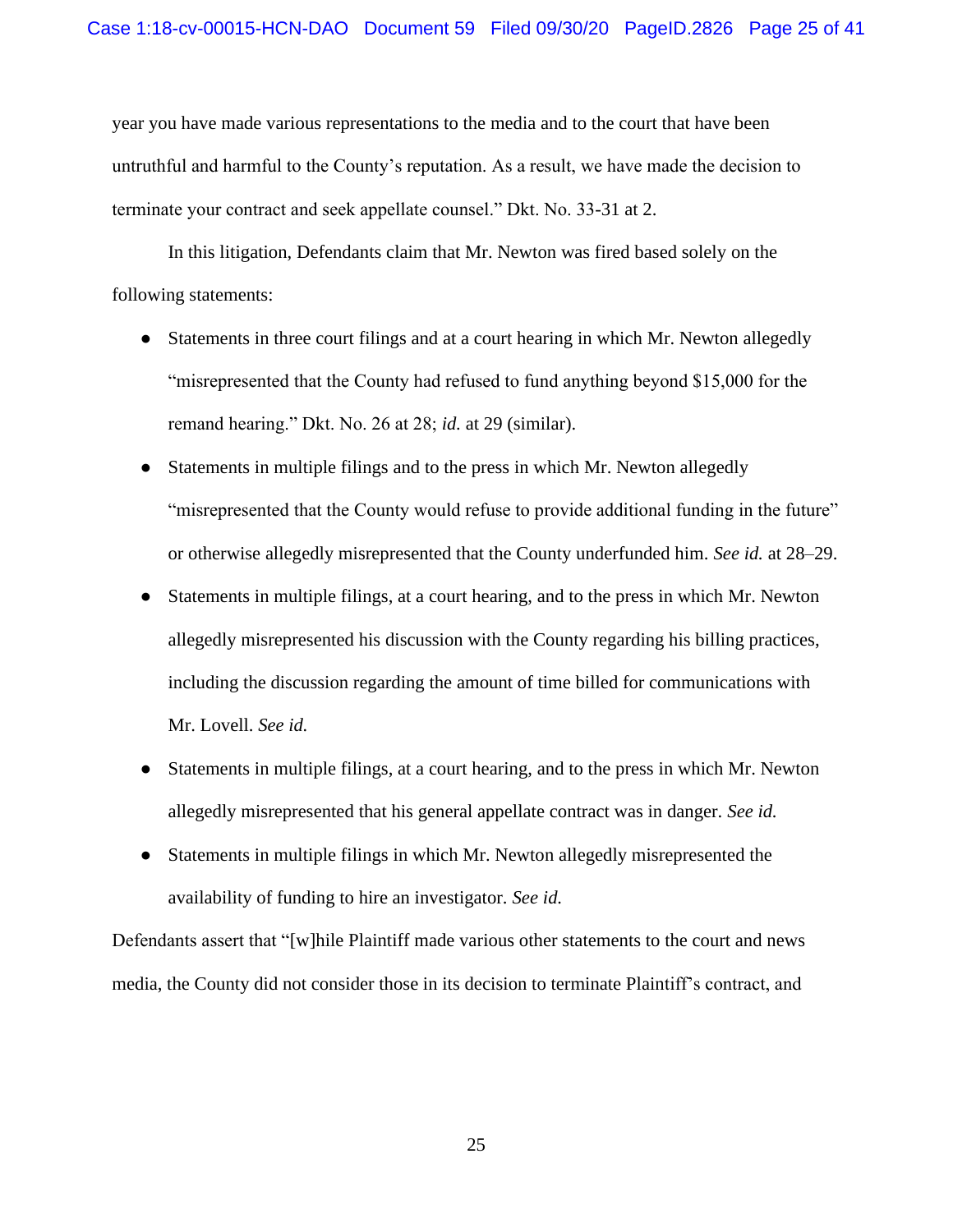there is no evidence that the County considered any other statements beyond those outlined above." *Id.* at 29. 8

**A**.

In their motion for summary judgment, Defendants' primary argument was that, under *Garcetti*, the County could terminate Mr. Newton's contract without First Amendment scrutiny because all of Mr. Newton's specific statements that Defendants now claim formed the basis for the termination were made "pursuant to his official duties as Lovell's attorney." Dkt. No. 26 at 21. Most of these statements were made in briefing and argument to the court, and Defendants maintain that "there is no dispute that Plaintiff's communications with the court were pursuant to his official duty as a defense attorney contracted with the County to represent Lovell." *Id*. at 23. As for Mr. Newton's remaining comments that Defendants allege were also a basis for the termination, Defendants argue that "[t]he specific nature of his comments to the news media, as well as his apparent intent to use that medium to advocate for his client's rights, further clarifies that Plaintiff [was] commenting in his official role as Lovell's attorney." *Id*. at 24.

For the reasons discussed, the court rejects the proposition that the government can terminate an attorney whom it has engaged to represent indigent criminal defendants based on his or her official communications without further First Amendment scrutiny. As noted, Defendants conceded this point at oral argument, at least with respect to most speech by such attorneys.

<sup>8</sup> Defendants also represent that the County decided to terminate Mr. Newton's underlying general appellate contract and began looking at options for his replacement at the end of August 2017 but that Mr. Newton's termination was not discussed again until October 2017. *See* Dkt. No. 26-16 at 18, 23–26.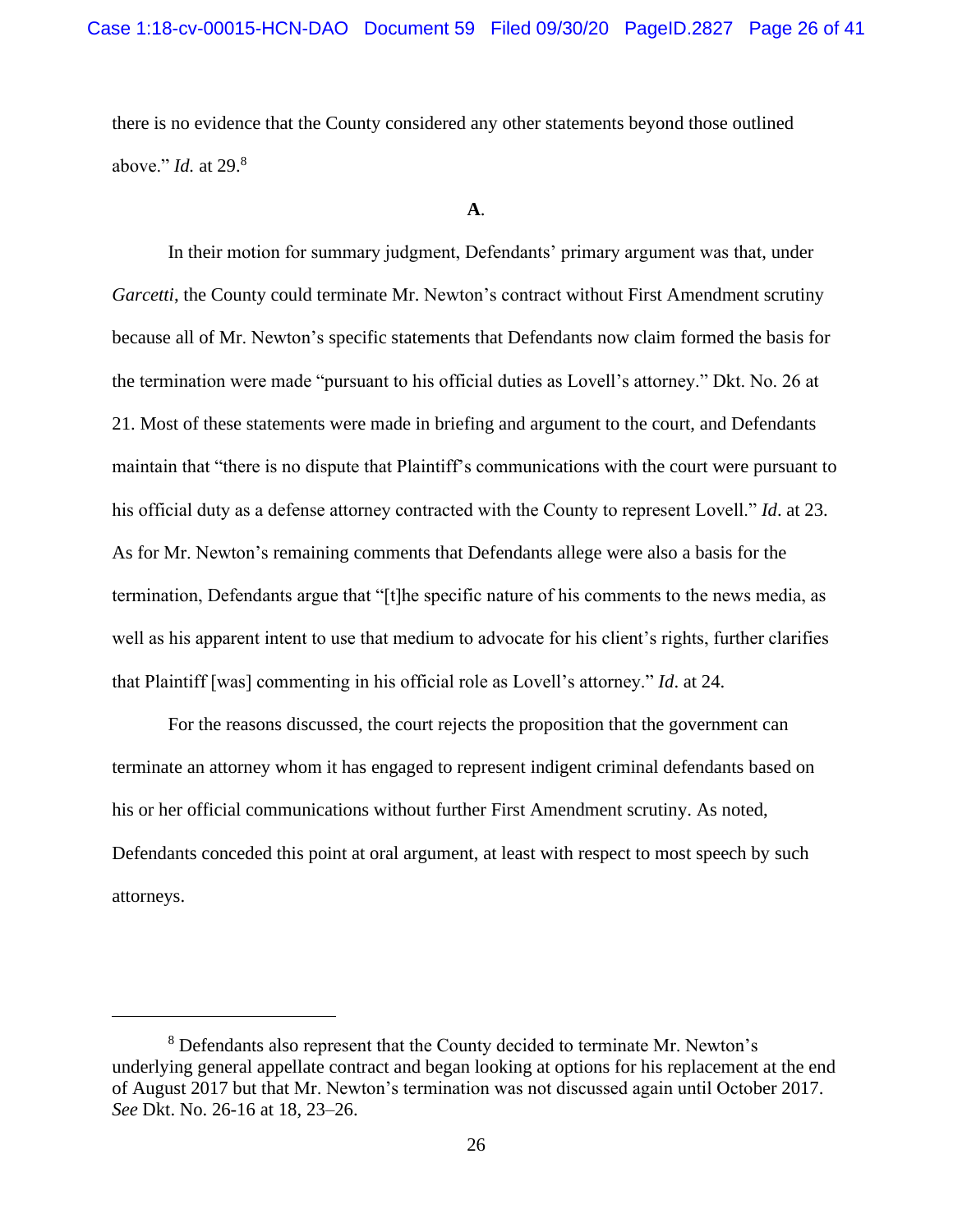Defendants, however, invoke language in *Polk County* disclaiming any holding that "a public defender never acts" under the color of state law, noting that the Court had previously "found that a public defender so acted when making hiring and firing decisions on behalf of the State," and leaving open the possibility that "[i]t may be—although the question is not present in this case—that a public defender also would act under color of state law while performing certain administrative and possibly investigative functions." 454 U.S. at 324–25 (citing *Branti v. Finkel*, 445 U.S. 507 (1980)). Based on this language, Defendants argue that when defense attorneys engaged by the government make official statements related to administrative functions, they should be treated the same as other public employees with respect to that speech for purposes of *Garcetti*. Defendants further contend that in making the statements for which he was fired, "Newton… was acting in his official capacity in connection with the administration of his contract." Oral Argument at 3:00-4:00. It follows, Defendants argue, that Mr. Newton may be fired for these statements without further First Amendment inquiry.

Even assuming that statements made by attorneys engaged to defend indigent defendants in the course of performing certain administrative functions can be viewed as unprotected speech similar to that made by ordinary public employees as part of their official duties, the court is skeptical whether statements made by such an attorney in court—or even out of court, but on behalf of his client—can properly be regarded as furthering only administrative functions. To the contrary, when such an attorney "speaks on behalf of the client" he is emphatically "not the government's speaker." *Legal Services Corp*., 531 U.S. at 541–43. Indeed, such advocacy "cannot be classified as government speech even under a generous understanding of the concept." *Id*. at 542–543.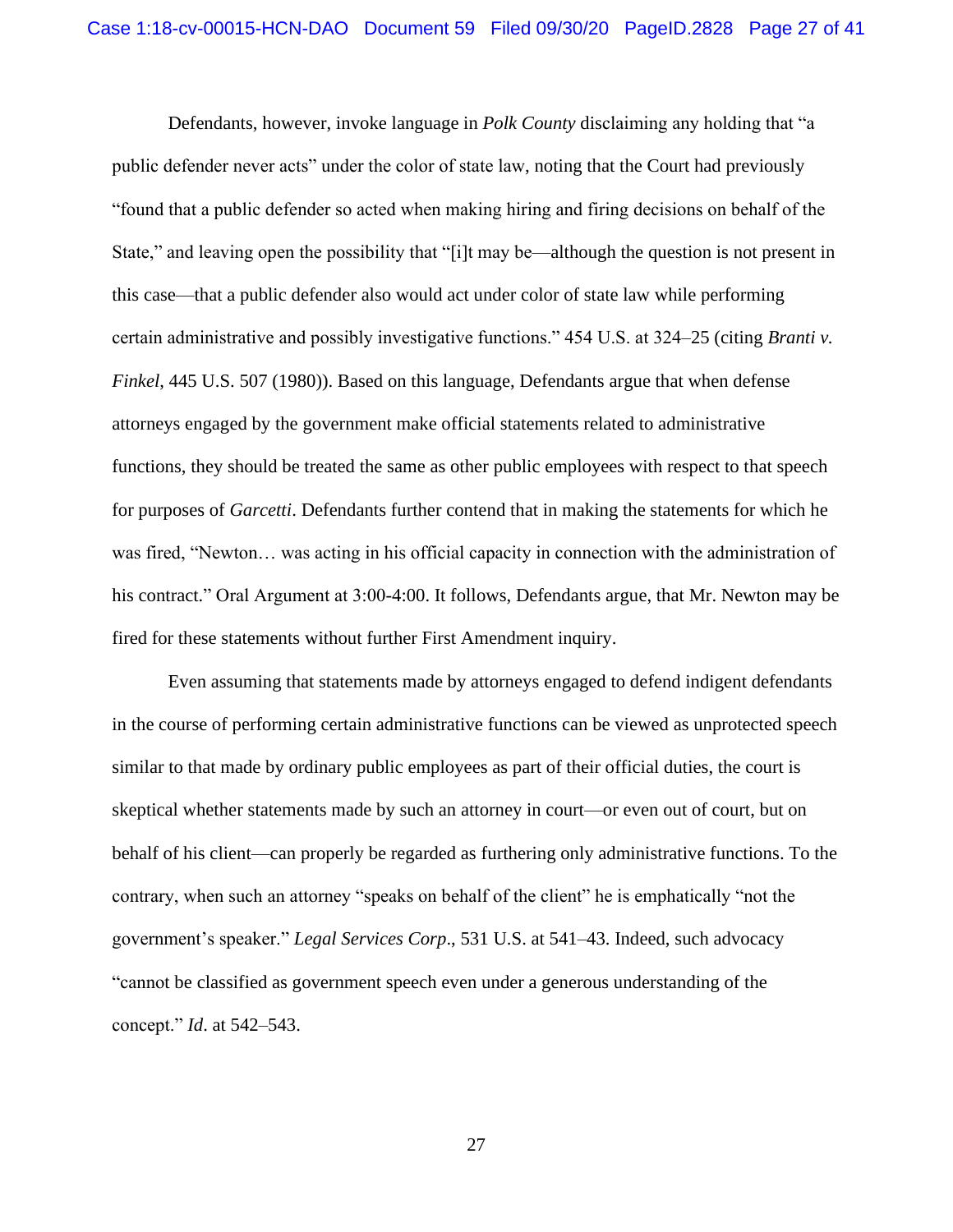In addition, the communications for which Mr. Newton was fired were bound up with his representation of Mr. Lovell and reflected disputes with the County regarding matters that implicated Mr. Newton's "exercise of independent judgment on behalf of the client," *Polk County*, 454 U.S. at 321, such as whether witnesses were likely to have useful information and the proper amount of communication between Mr. Newton and his client. *See supra* at 3–5*.* The court cannot dismiss these communications as involving only Mr. Newton's administrative functions.

The court accordingly holds that Mr. Newton could not be terminated for these statements without further inquiry under *Garcetti* solely because he made them in the course of his official duties representing Mr. Lovell.

#### **B**.

The court likewise rejects the County's argument that Mr. Newton could be terminated without further First Amendment scrutiny because the communications for which he was terminated did not involve matters of public concern but instead "were of a personal nature, generally related to his contract." Dkt. No. 26 at 27. Even limiting its inquiry to the specific statements that the County now claims formed the basis for the termination, the court cannot say that these communications involved "matters only of personal interest" to Mr. Newton. *Connick*, 461 U.S. at 147.

To the contrary, these communications implicated matters such as whether the County was underfunding the defense in a high-profile capital case, whether the County was seeking to limit Mr. Newton's communications with his client, and whether the County was second guessing and undermining Mr. Newton's "exercise of independent judgment on behalf of the client" despite its "constitutional obligation . . . to respect the professional independence of the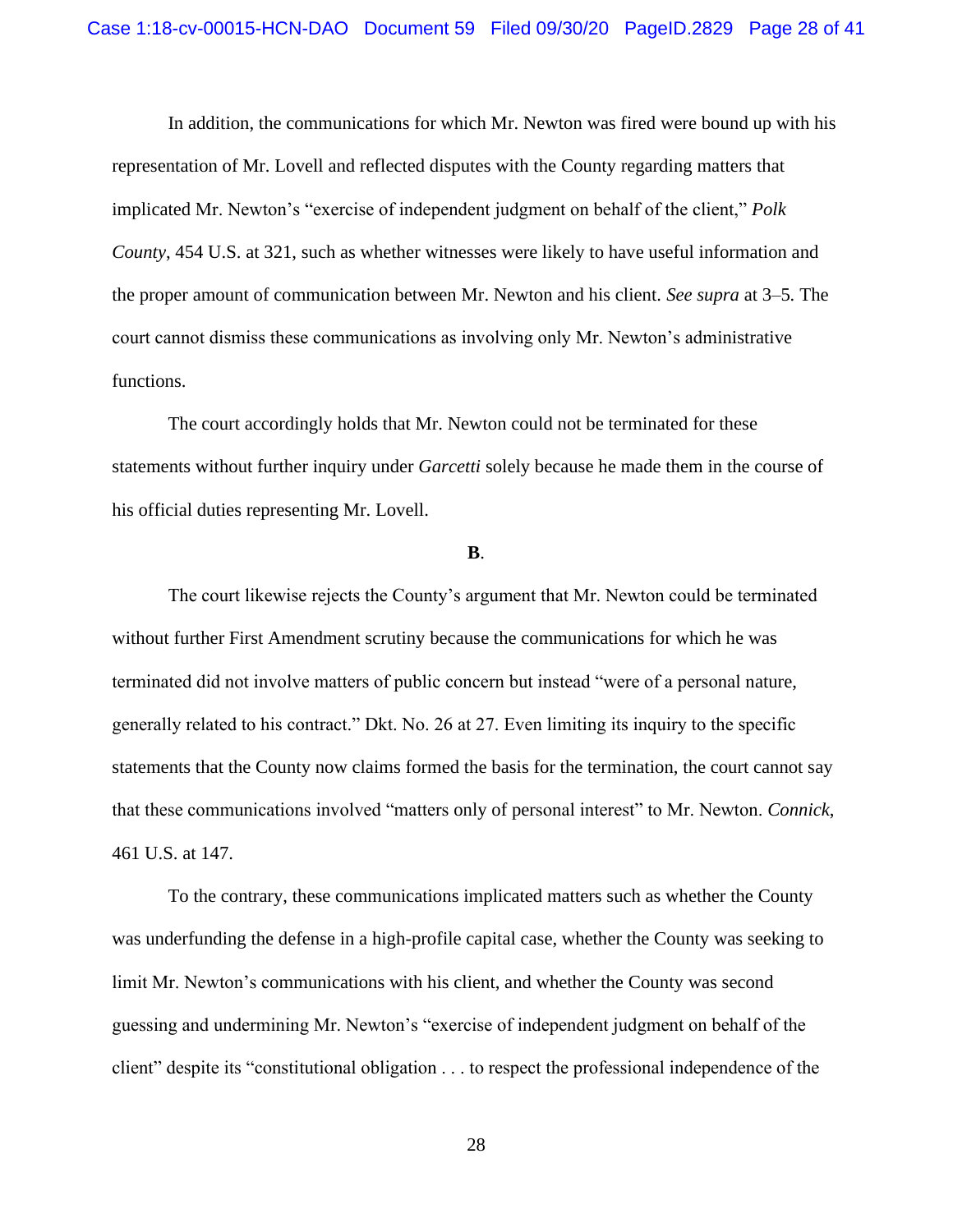public defenders whom it engages." *Polk County*, 454 U.S. at 321–22. The court has little doubt that to the extent Mr. Newton's communications implicated these issues, they are "fairly characterized as constituting speech on a matter of public concern." *Connick*, 461 U.S. at 146.

And under *Connick*, so long as the communications for which Mr. Newton was terminated involved some matters of public concern, he cannot be fired for those communications without further First Amendment inquiry, even if the communications also involved matters of only private concern. *See id*. at 149 ("Because *one* of the questions in Myers' survey touched upon a matter of public concern, and contributed to her discharge, we must determine whether Connick was justified in discharging Myers.") (emphasis added); *see also Eisenhour v. Weber County*, 744 F.3d 1220, 1228–29 (10th Cir. 2014) (when a public employee's motivation for speaking is "personal, as well as public" the employee's "mixed motive is not fatal" to a First Amendment claim).

In addition, based on its review of the evidence presented by both parties, the court concludes that a reasonable jury could find that Mr. Newton was terminated not solely because of the specific statements now identified by the County in this litigation but at least in part because of other statements he made as well.<sup>9</sup> These other statements clearly implicated matters of public concern.

<sup>&</sup>lt;sup>9</sup> As the Tenth Circuit has explained, "(1) whether the speech was made pursuant to an employee's official duties; (2) whether the speech was on a matter of public concern; [and] (3) whether the government's interests, as employer, in promoting the efficiency of the public service are sufficient to outweigh the plaintiff's free speech interests" are "issues of law to be decided by the court." *Dixon*, 553 F.3d at 1302. "[W]hether the protected speech was a motivating factor in the adverse employment action" and "whether the defendant would have reached the same employment decision in the absence of the protected conduct," however "are factual issues to be decided by the factfinder." *Id*.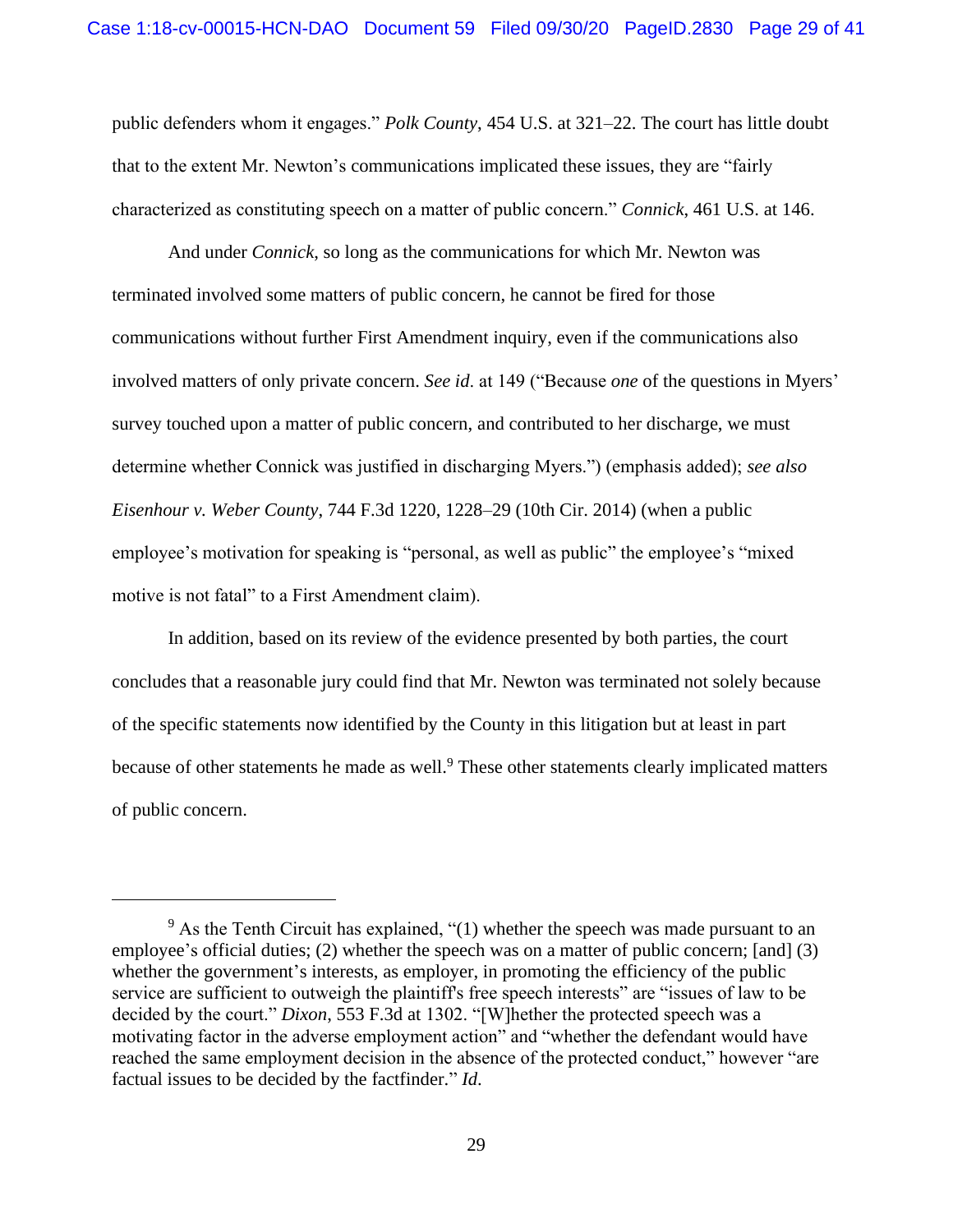For example, the *Salt Lake Tribune* published a July 2017 story that focused on Mr.

Newton's dispute with the County. *See* Dkt. 33-24. The story explained that "Newton . . . said that defense attorneys are not being given enough money to support thorough death penalty case reviews—and in the cases for two Utah death row inmates Newton represents, he said he has had trouble getting paid." *Id.* at 3. And in briefing, Mr. Newton argued that the County's failure to adequately fund Mr. Lovell's defense violated the Constitution. *See* Dkt. No. 33-14 at 4–7.

A September 18, 2017 article in the *Salt Lake Tribune* quoted similar comments from Mr. Newton:

The state gives enormous resources to the prosecution . . . . The state must similarly commit to equally and adequately support criminal defense attorneys, which is a right guaranteed by the United States Constitution. The defense attorney, especially a solo practitioner, should not have to personally bear and front the financial cost for the enormous review required in a capital case.

Dkt. No. 33-28 at 6.

The court accordingly holds that both the statements that Defendants now claim formed the sole basis of Mr. Newton's termination and other statements by Mr. Newton that a jury could reasonably find also contributed to the termination implicated matters of public concern—at least in part.

#### **C.**

Defendants also argue that they were justified in terminating Mr. Newton's contract in light of "his repeated misrepresentation of material facts, to the court and others, which continued after he had been corrected by the County." Dkt. No. 26 at 27; *see also id*. at 29 (arguing that the statements for which Mr. Newton was fired "should not be considered protected, as they either misrepresented material facts known to Plaintiff when he made the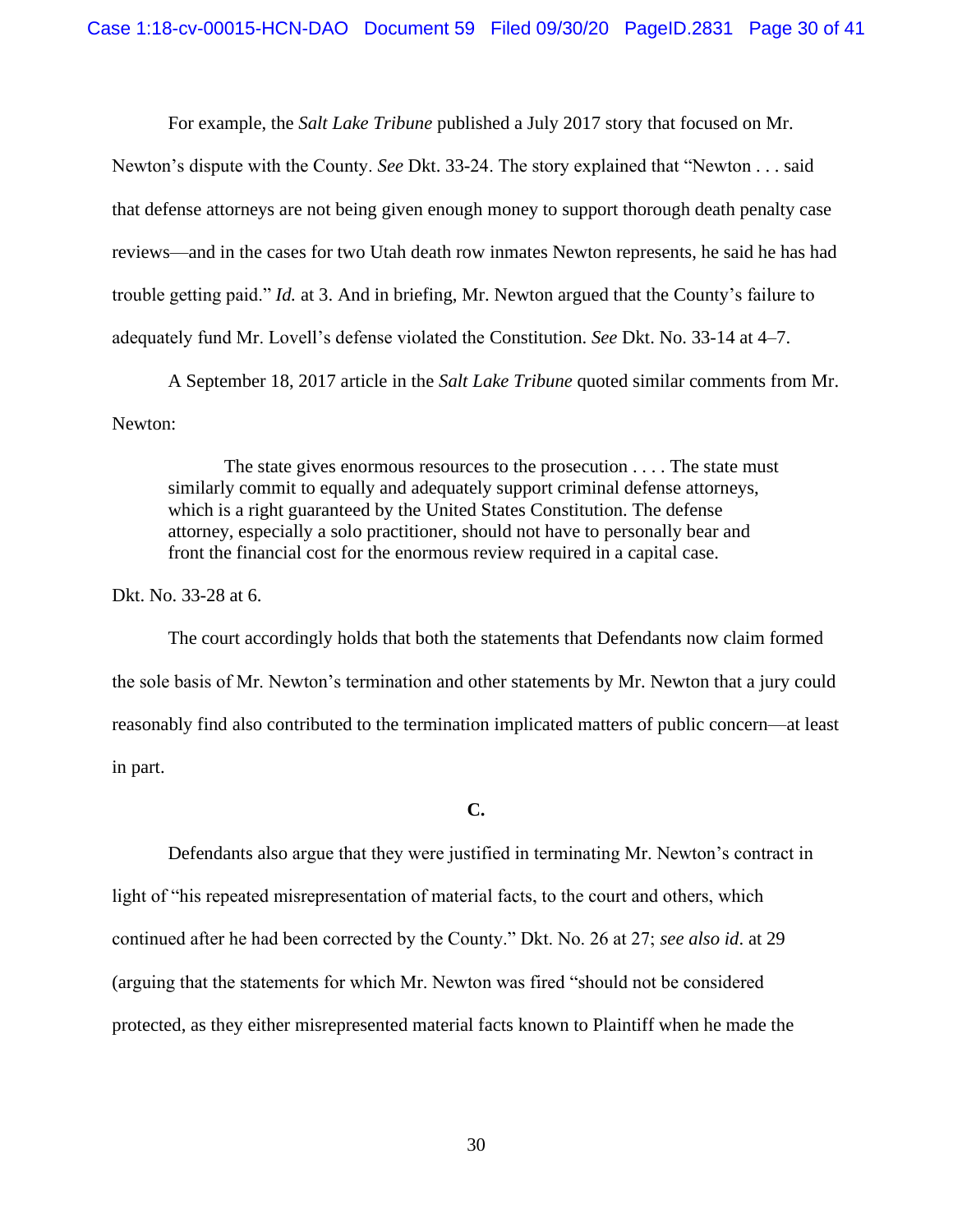statement, or he continued to make an incorrect statement after he had been informed of his error").

Following the Tenth Circuit's lead, this court will "assume that deliberately or recklessly false statements by public employees are either unprotected by the First Amendment or, at least, that such intentional falsity would weigh heavily against protection." *Moore*, 57 F.3d at 933; *see also supra* n.4. But although Defendants assert that various statements made by Mr. Newton were knowingly or recklessly false, the court concludes that a reasonable jury could find that the statements were true, or at least that Mr. Newton did not know that they were false and was not reckless with regard to their truth or falsity.<sup>10</sup> The court thus cannot grant summary judgment for the County on the ground that Mr. Newton's statements were knowingly or recklessly false.

**1.**

Defendants argue that Mr. Newton's statements that the County had pressured him to limit his conversations with Mr. Lovell and had threatened his appellate contract were knowingly or recklessly false. For example, Defendants argue that Mr. Newton misrepresented its position when he told the court that "[i]n essence, the county has told counsel that he must not bill them for what he believes to be necessary work on Mr. Lovell's case, such as communications, or it will terminate him from his major contract." Dkt. No. 33-23 at 5.

But, as explained, *see supra* at 8, the County had sent Mr. Newton an email expressing "concern that you are taking advantage of the county by overbilling for your services," listing

<sup>10</sup> This court agrees with other courts that have held that, for purposes of the *Pickering*  analysis, whether statements are in fact false and whether false statements were made knowingly or recklessly are jury questions. *See, e.g.*, *Ely v. Dearborn Heights Sch. Dist. No. 7*, 150 F. Supp. 3d 842, 851–52 (E.D. Mich. 2015), *aff'd*, 655 F. App'x 495 (6th Cir. 2016); *Shands v. City of Kennett*, 993 F.2d 1337, 1342 (8th Cir.1993); *Bennis v. Gable*, 823 F.2d 723, 729 (3rd Cir. 1987); *Biggs v. Village of Dupo*, 892 F.2d 1298, 1300 n.1 (7th Cir. 1990).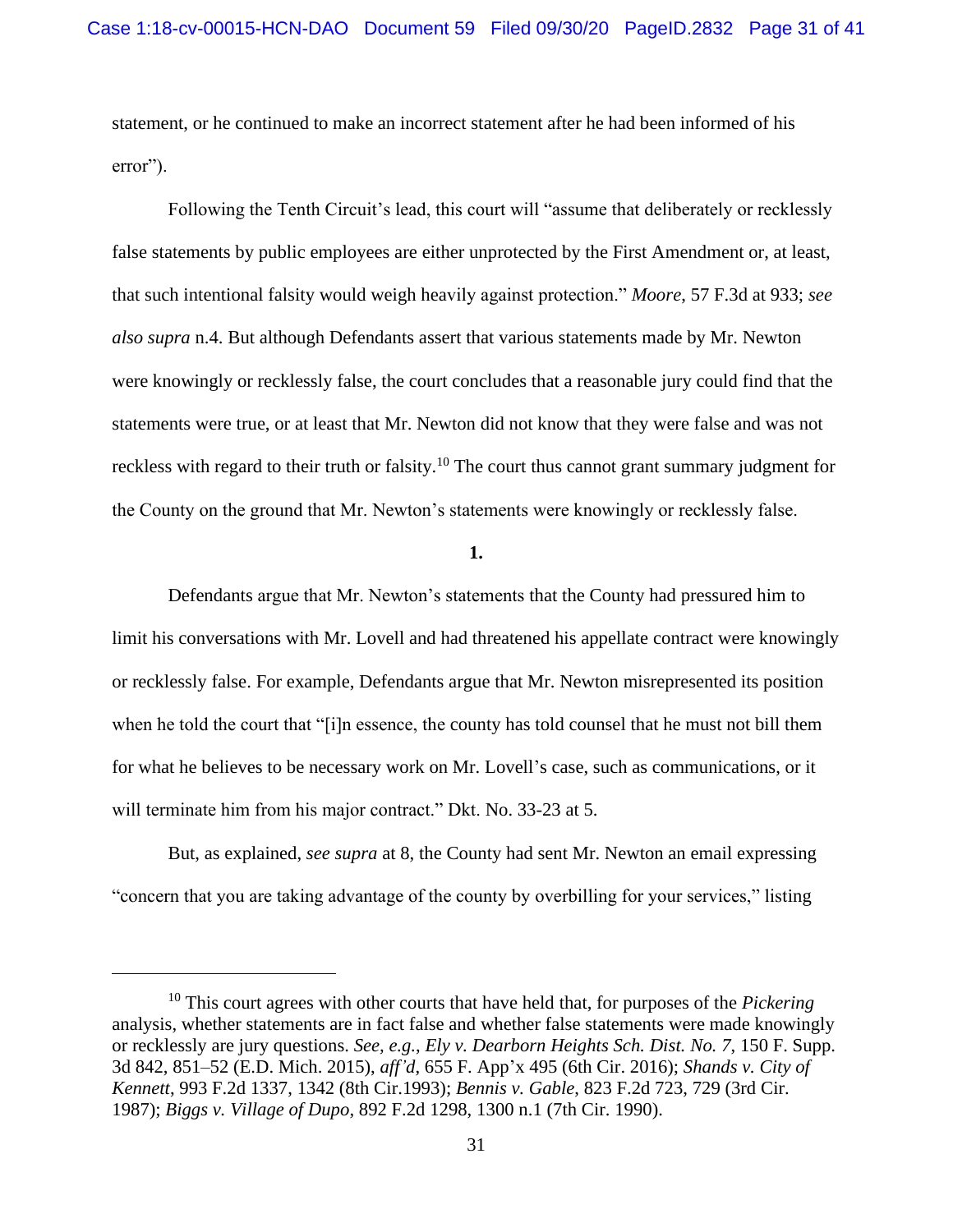"billing for the frequent phone calls, letters, and meeting with Doug Lovell" as an example of this concern, stating that "unless significant changes are made to the invoices and future billing practices, the county needs to look for another attorney for future appeals," and inviting Mr. Newton to "revise . . . your most recent invoice in light of the county's concerns" and to "examine those invoices resubmit them once you have had an opportunity to revise them." Dkt. 33-21 at 2. The court finds that a reasonable jury could find that Mr. Newton reasonably—or even correctly—interpreted this email as pressuring him to limit his conversations with Mr. Lovell.

To the extent Defendants argue that the email was a request for additional justification for the billed hours rather than a request to bill fewer hours, *see* Oral Argument at 15:00, the court concludes that a reasonable jury could find that this is a less natural reading of the email—which requested not that Mr. Lovell justify his time with Mr. Lovell but that he "revise" his invoice "in light of the county's concerns"—and that the more natural reading was corroborated by other efforts by the County to second-guess Mr. Newton's litigation judgments, such as his opinions regarding the importance of potential witnesses. *See* Dkt. No. 33-15 at 8; Dkt. No. 33-12 at 2.

A reasonable jury could also find that Mr. Newton's understanding of the email was supported by the fact that the County had raised a similar concern in July 2016. *See* Dkt. No. 33- 44 at 2–3. The jury could find that the County's repetition of this concern reflected pressure not for Mr. Newton to better justify his conversations with Mr. Lovell, but to reduce them.

A reasonable jury could likewise find that Mr. Newton correctly—or at least reasonably—understood the email's explicit statement that "unless significant changes are made to the invoices and future billing practices, the county needs to look for another attorney for future appeals," Dkt. No. 33-21 at 2, as a threat to his general appellate contract.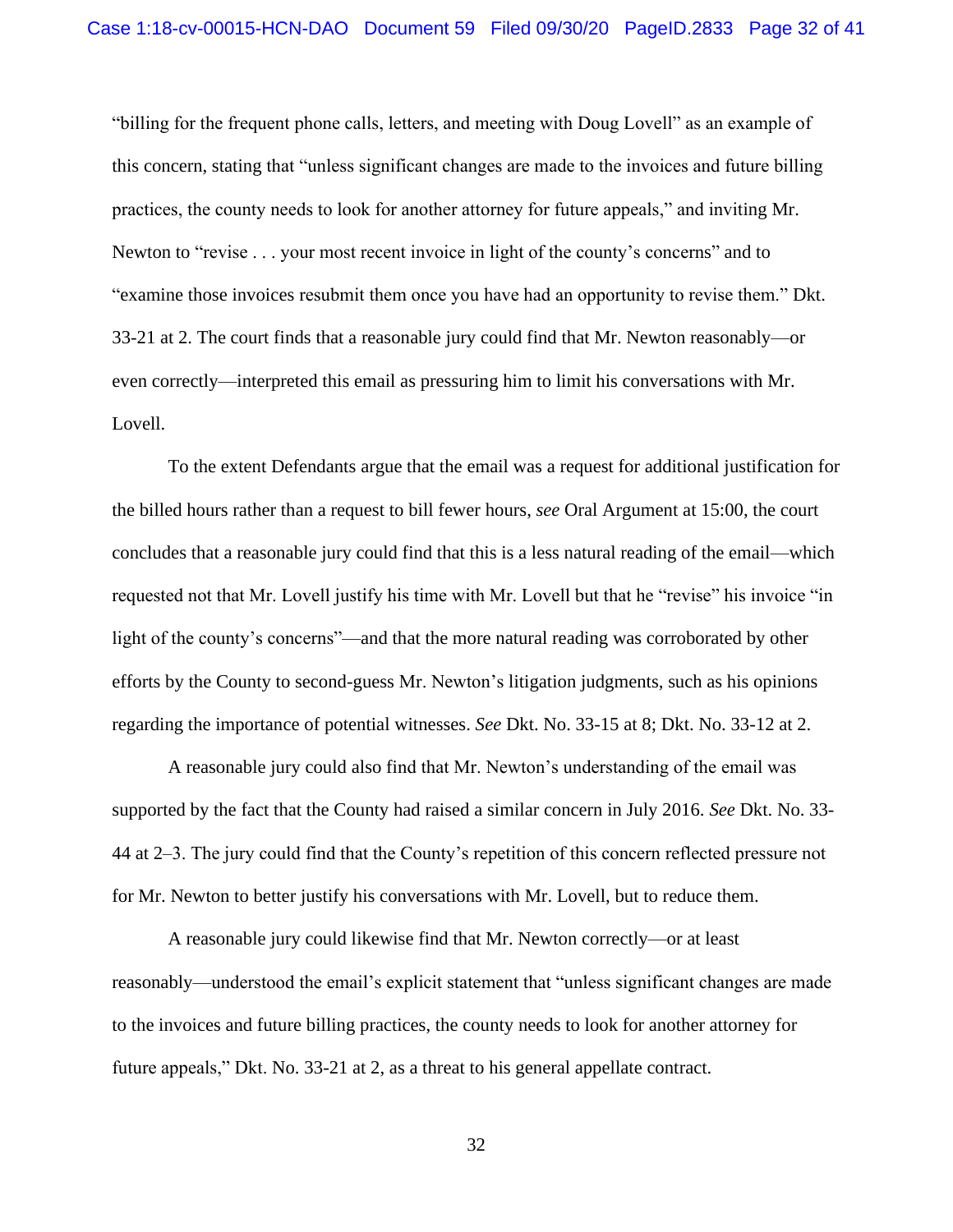For all of these reasons, the court cannot say, as a matter of law, that Mr. Newton's statements that the County had pressured him to reduce his communications with Mr. Lovell and threatened his appellate contract were false—let alone knowingly or recklessly false.

**2.**

Defendants also contend that Mr. Newton knowingly or recklessly misrepresented that the County would not pay more than the \$15,000 for the remand proceedings and that it would refuse requests for additional funding. There is no question that Mr. Newton did make such statements, repeatedly. But based on the record here, the court concludes that a reasonable jury could find that these statements were not knowingly or recklessly false.

First, a reasonable jury could find that Mr. Newton acknowledged that additional funding was technically available. As explained, *see supra* at 3–4, in two of his three briefs raising this concern, Mr. Newton acknowledged the possibility that the County might in fact provide additional funds. For example, although in his reply brief Mr. Newton speculated that "this issue will imminently escalate to greater detriment to Mr. Lovell when the county refuses to fund anything beyond its offer of \$15,000 which Mr. Lovell contends is not adequate for the remainder of work to be done," Dkt*.* No. 33-18 at 5, he also acknowledged that "the county argues that counsel 'is being generously compensated, and he will continue to be compensated' so long as he justifies the expenditure," *id.* at 3. And in the first brief, Mr. Newton noted that he had not yet been paid, but did not assert that he would never be paid.

Second, a reasonable jury could find that these statements were simply predictions based on past experience and that Mr. Newton had good reason to be skeptical that the County would in fact authorize additional funding despite its technical availability under the contract. Indeed, Commissioner Harvey had said the hours spent on the remand "should in no way exceed 100."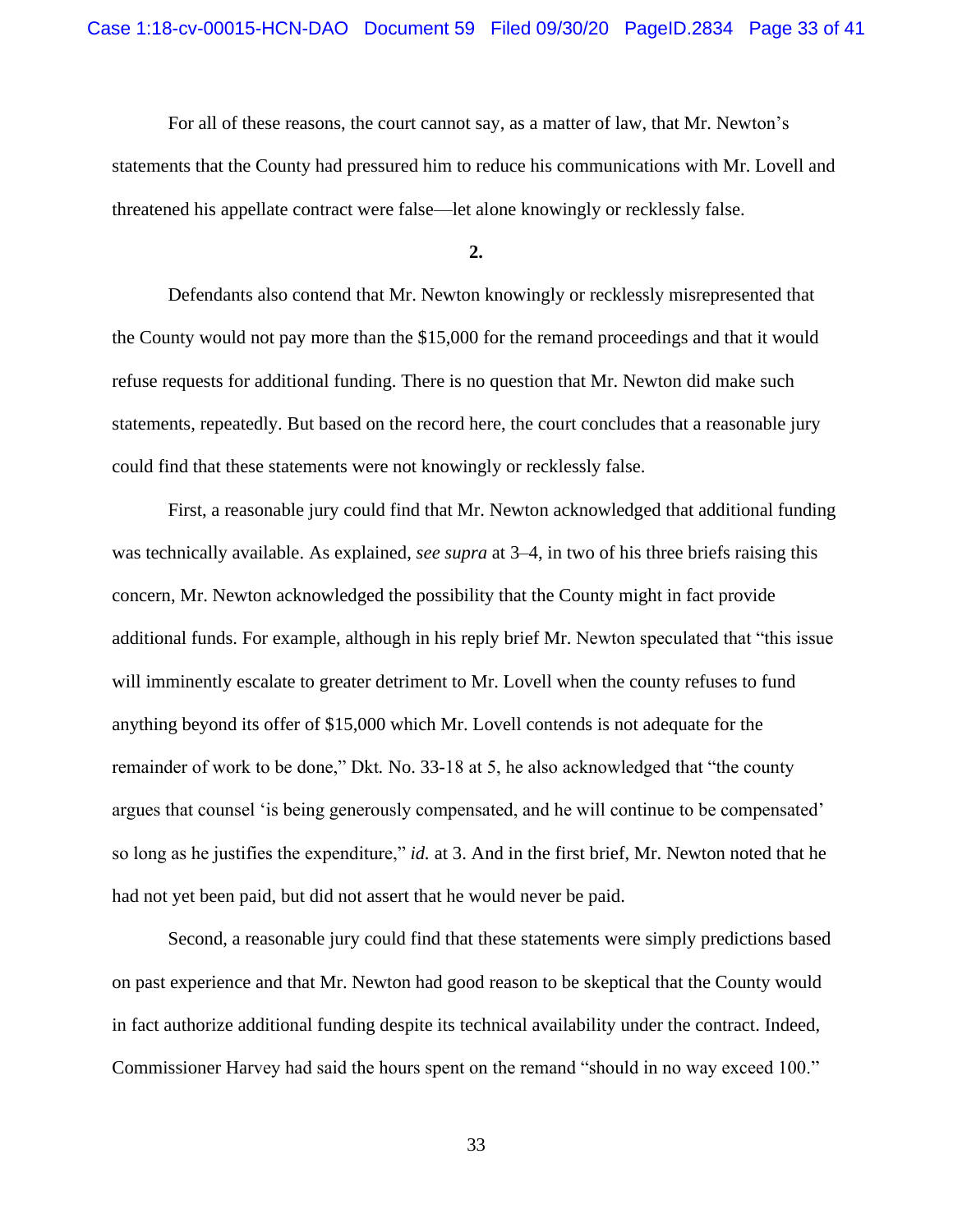Dkt. No. 33-12 at 2. The County had also repeatedly taken a hard line on providing more than \$75,000 for Mr. Newton's work on the appeal, even though this limit was in theory a soft cap. *See* Dkt. No. 33-15 at 28. Commissioner Harvey had indicated that no more funding would be authorized for the appeal beyond the \$75,000 that had already been exhausted: "[t]he \$75,000 that was provided to you initially was intended to cover the Reply brief which shouldn't be impacted by this remand, so we are not offering additional compensation for that." Dkt. No. 33- 12 at 2. Mr. Baron likewise explained that "[t]he commissioners' position is that you signed a contract to handle this appeal for \$75,000, [and that] they are not open to paying you for additional money for the oral arguments or the reply brief because those were both contemplated in the original contract." Dkt. No. 33-17 at 2. In addition, the County was refusing to pay Mr. Newton's invoices—indeed, it appears that the only 2017 payment that had been made at the time of Mr. Newton's statements was paid by mistake. *See* Dkt. No. 33-19 at 12.<sup>11</sup>

Viewing the facts in the light most favorably to Mr. Newton, the court cannot say as a matter of law that his statements that the County would not pay more than the \$15,000 for the remand proceedings and that it would refuse requests for additional funding were knowingly or recklessly false.

 $11$  Defendants argue that Mr. Newton acknowledged he had misrepresented the County's position. And, to be sure, Mr. Newton began one email with the statement: "I guess I did misunderstand the county's position." Dkt. No. 33-19 at 4. But for the reasons explained, a reasonable jury could find that Mr. Newton's statements were based not on misunderstanding but rather on skeptical prediction. Moreover, a reasonable jury could find that this statement was not a genuine acknowledgement of error but simply an attempt to negotiate and lower tensions. Indeed, the very next sentence explains Mr. Newton's reasons for skepticism regarding additional payments: "[t]here's quite a bit of discussion about how I only get \$15,000 for preparing for this new hearing and revising the brief and the reply brief *but that I wouldn't get anything beyond that*." *Id.* (emphasis added).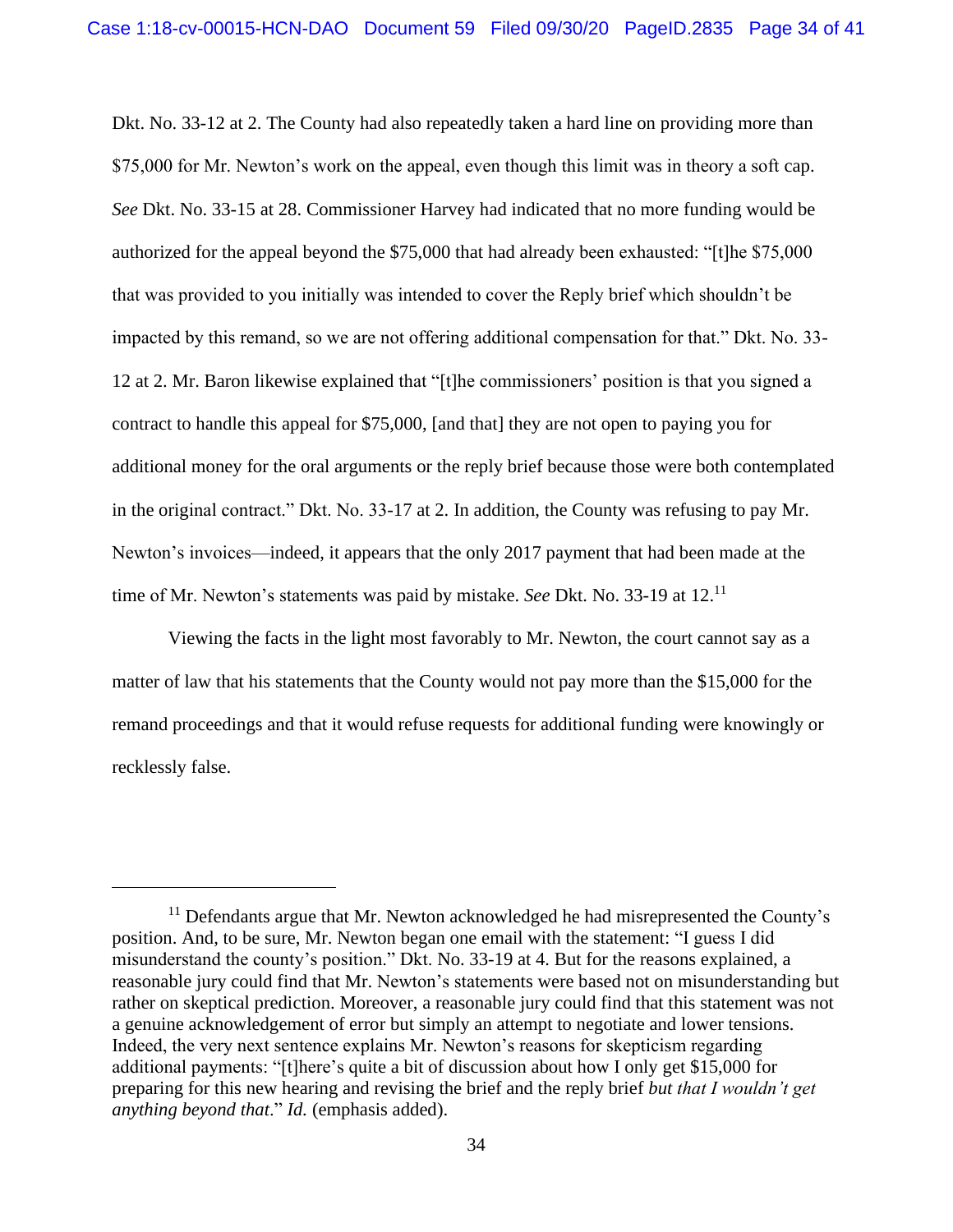**3.**

Defendants also argue that Mr. Newton falsely stated that he lacked funds for investigative resources. For example, Defendants argue that Mr. Newton's representation to the court that "counsel has been unable (because of a lack of funding) to interview" some of the relevant witnesses and "would need some investigative resources so his investigator could speak with those witnesses prior to their testimony" was false. Dkt. No. 33-14 at 3.

But a reasonable jury could find that Mr. Newton's statement reflected concern that the County would not provide adequate funding for investigative resources despite the technical availability of such funding under the contract. Certainly, Mr. Newton expressed such skepticism in his communications with the County. In an email to Mr. Baron he explained: "I still have yet to use an investigator or get the investigation process going because I'm not sure I can guarantee her that she'll be paid (unless you think otherwise)." Dkt. No. 33-19 at 7. The court has found nothing in the record indicating that Mr. Baron or anyone else guaranteed payment in response to this email.

A reasonable jury could also find that Mr. Newton's concern was justified. The contract authorized only \$500 for investigative or expert services, absent court approval, *see* Utah Code Ann. 77-32-305.5; Dkt. No. 33-4 at 3; Dkt. No. 33 at 24, and a reasonable jury could find this was not enough to pay for the amount of investigative work that would be required.

In addition, although the \$500 limit could be exceeded with court approval, given how hard of a line Mr. Newton believed the County was taking on the \$75,000 soft cap for the Lovell appeal, a reasonable jury could find that Mr. Newton reasonably feared that the County would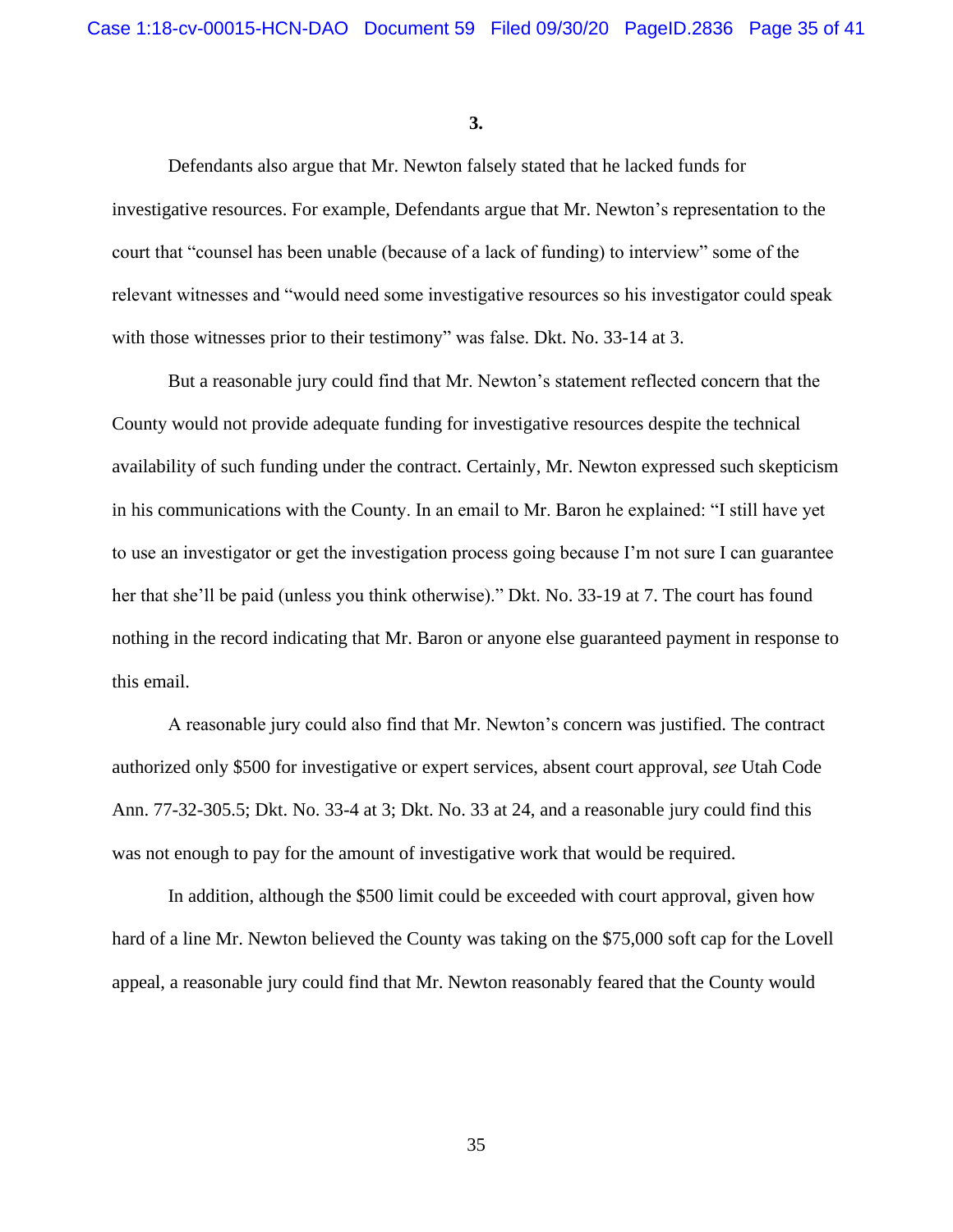take a similarly hard line on the \$500 limit for investigative and expert services and oppose any requests for judicial approval of funds in excess of this amount.<sup>12</sup>

Once again, the court cannot find as a matter of law that Mr. Newton's statements were knowingly and reckless false.

**D.**

Finally, the court cannot find that the County is entitled to summary judgment on the ground that its "interests in promoting the efficiency of its public service outweigh Plaintiff's interest in his speech." Dkt. No. 26 at 34.

As explained, because the County contracted with Mr. Newton to represent indigent criminal defendants, the government interests that could have justified terminating Mr. Newton's contract are more limited than those that might justify terminating other government employees or independent contractors. While the government may have some interest in regulating "certain administrative and possibly investigative functions" performed by the attorneys it engages to represent criminal defendants, such attorneys are simply "not amenable to administrative direction in the same sense as other employees of the State." *Polk County*, 454 U.S. at 321, 325.

Among other things, because the County has a "constitutional obligation . . . to respect the professional independence of the public defenders whom it engages," disagreement with Mr. Newton's "exercise of independent judgment on behalf of the client," could not form a legitimate basis for terminating his contract. *Id.* at 321–22. And because Mr. Newton's advocacy on behalf of Mr. Lovell "cannot be classified as government speech even under a generous understanding

<sup>&</sup>lt;sup>12</sup> The Lovell contract provided that the \$75,000 cap could be exceeded based on a showing of good cause to "the court and the County." Dkt. No. 33-4 at 3. A reasonable jury could find it significant that the County not only itself refused Mr. Newton's requests for more than \$75,000 for the appeal (apart from the remand proceeding) but also opposed his attempt to obtain judicial authorization of payment in excess of that amount.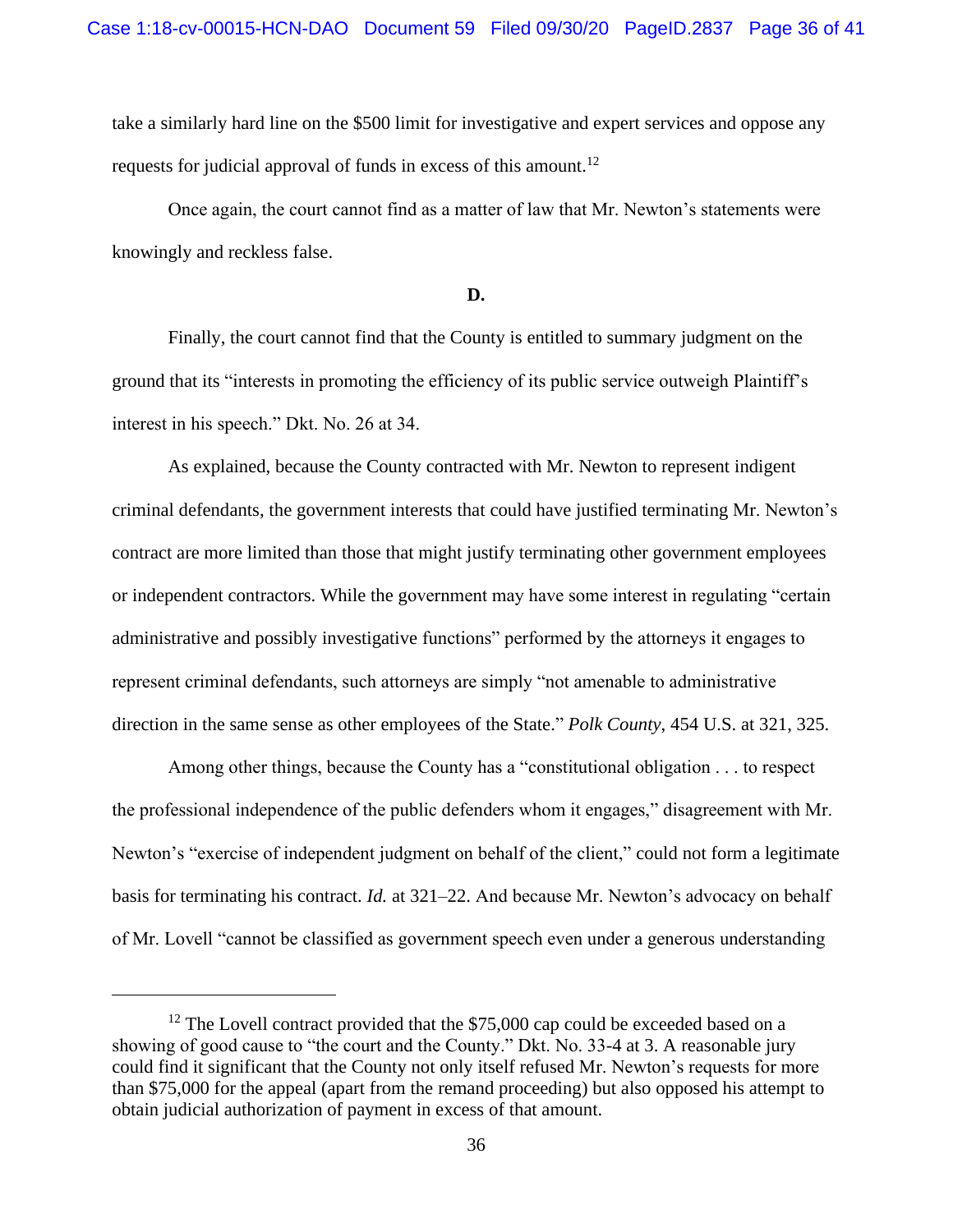of the concept," *Legal Services Corp*., 531 U.S. at 542 –543, the County had no legitimate interest in "the exercise of employer control over what the employer has commissioned or created." *Garcetti*, 547 U.S. at 422. It thus had no interest in limiting or regulating Mr. Newton's arguments to ensure their consistency with any "particular policy of its own," and little if any interest in ensuring that his "official communications are accurate, demonstrate sound judgment, and promote the employer's mission." *Id*. at 422, 423.<sup>13</sup>

It does not follow that the County lacked any legitimate interests that could have potentially justified its actions. It undoubtedly has an interest in the wise stewardship of public funds. And the County may well have other legitimate interests as well, including avoiding contention and disruption and maintaining good working relationships with its independent contractors. But it almost certainly does not have a legitimate interest simply in avoiding truthful but negative publicity for its actions.

The court need not decide the exact scope of the County's interests at this time, however. As discussed, the court concludes that there are genuine disputes of material fact regarding what statements in fact formed the basis for Mr. Newton's termination and whether these statements were knowingly and recklessly false. Whether the County's interests outweigh Mr. Newton's is ultimately a question of law, *see supra* n.9, but the court cannot perform the required balancing until these factual disputes are resolved.

\* \* \*

For all of these reasons, the court denies Defendants' motion for summary judgment on Mr. Newton's First Amendment claim for damages against the County.

 $13$  In addition, the County's interests are weaker than with an ordinary public employee because Mr. Newton was an independent contractor. *See Umbehr*, 518 U.S. at 673.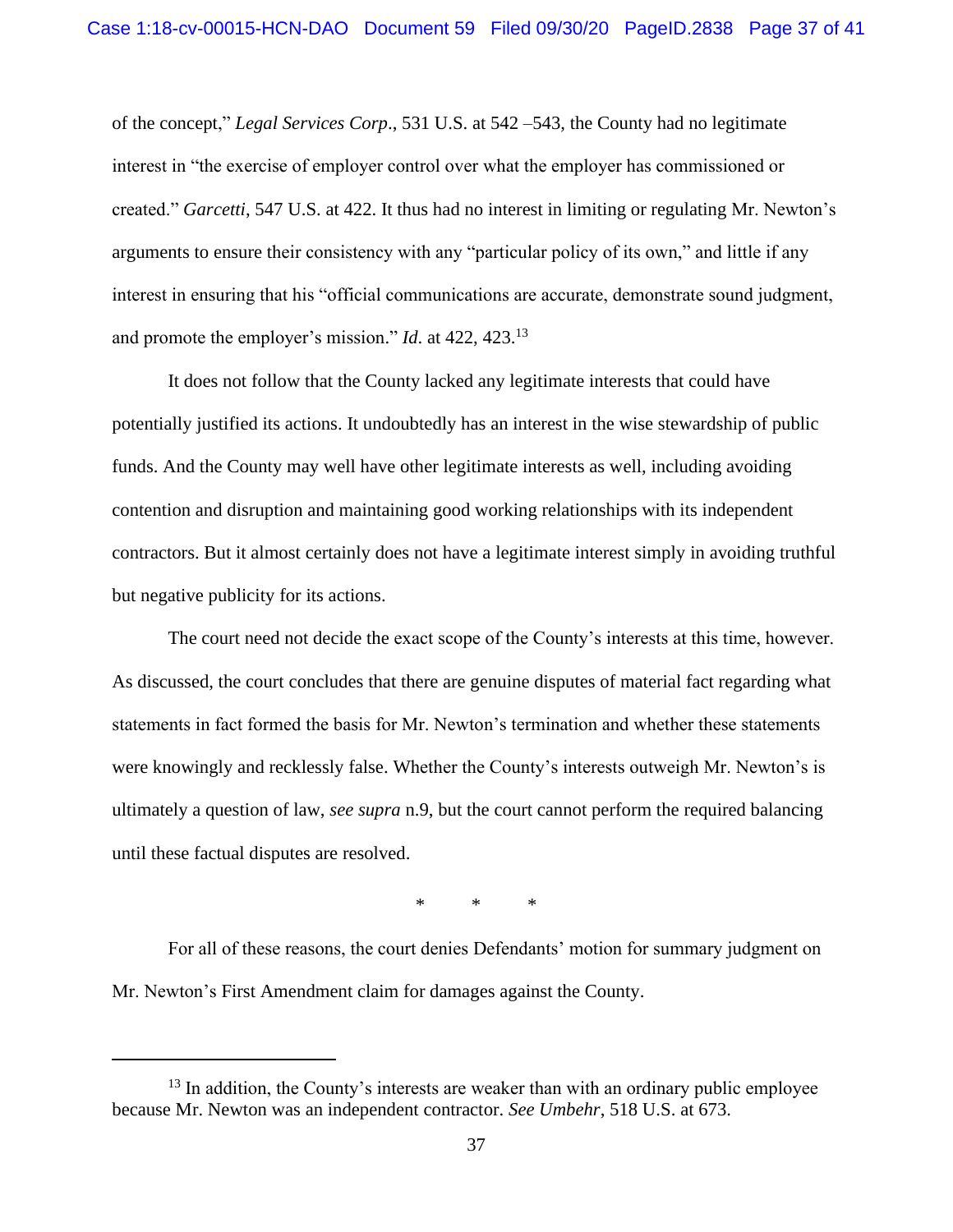**V.**

The court next turns to Mr. Newton's First Amendment claim against the Commissioners in their individual capacities. The court concludes that the Commissioners are entitled to qualified immunity, which shields them from liability for damages for this claim.

To overcome the Commissioners' assertion of qualified immunity, Mr. Newton must show both that the Commissioners "violated a federal statutory or constitutional right," and that "the unlawfulness of their conduct was clearly established at the time." *District of Columbia v. Wesby*, 138 S. Ct. 577, 589 (2018) (internal quotation marks omitted). For the same reasons that the court denies Defendants' motion for summary judgment on Mr. Newton's First Amendment claim against the County, it cannot conclude, as a matter of law, that the Commissioners did not violate Mr. Newton's constitutional rights.

Whether the Commissioners are entitled to qualified immunity thus turns on whether "the unlawfulness of their conduct was clearly established at the time." *Wesby*, 138 S. Ct. at 589. "Clearly established means that, at the time of the officer's conduct, the law was sufficiently clear that every reasonable official would understand that what he is doing is unlawful." *Id.* (cleaned up). Here, the court finds that the Commissioners could have reasonably believed, based on the Supreme Court's decision in *Garcetti*, that they could terminate Mr. Newton's contract based on communications made as part of his official duties without further First Amendment scrutiny.<sup>14</sup>

 $14$  To be sure, the court has held that a reasonable jury could find that statements other than those identified by Defendants played a role in their decision to terminate Mr. Newton's appellate contracts. *See supra* Part IV.B. Many of these other statements were made by Mr. Newton in briefing or to the media while he was representing Mr. Lovell; Defendants' arguments that such statements were made as part of Mr. Newton's official duties as Mr. Lovell's counsel would apply equally to these statements. But a few such statements were made by Mr. Newton to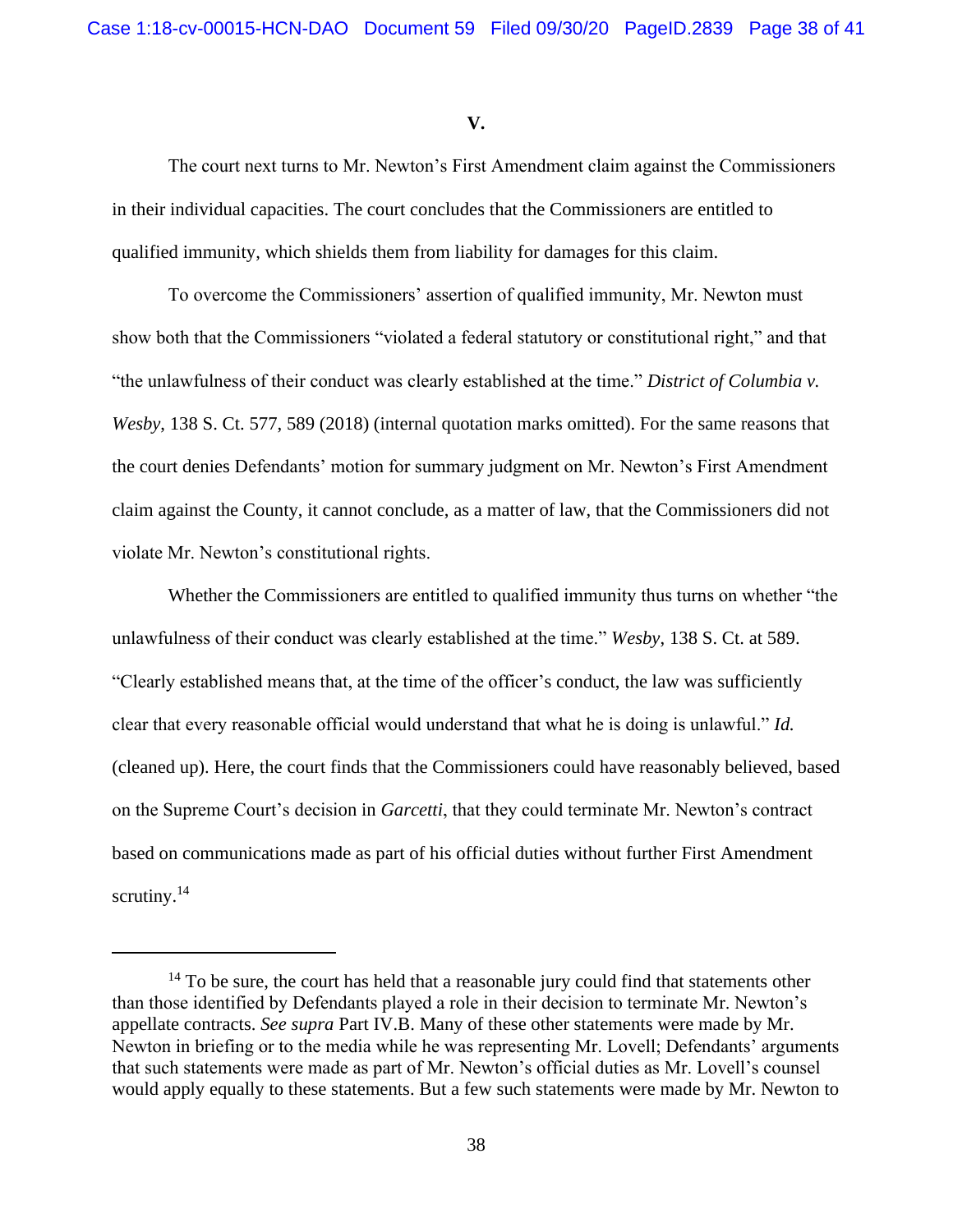Although the court has concluded, based on the Supreme Court's decisions in *Legal Services Corp*. and *Polk County*, that *Garcetti* does not apply to attorneys engaged by the government to represent indigent criminal defendants in the same way that it applies to other public employees, this court's conclusion is far from clearly established. Neither *Legal Services Corp*. nor *Polk County* involved a public employer's firing of a public employee or termination of an independent contractor. Plaintiffs have not cited, and this court has not found, any decision from the Supreme Court or the Tenth Circuit—or any other court, for that matter—that holds or even suggests that *Legal Services Corp.* or *Polk County* limits *Garcetti*'s application when the government fires or terminates its contractual relationship with an attorney it had engaged to represent indigent criminal defendants based on the attorney's official speech. Given the complete absence of such precedent, the law was not "sufficiently clear that every reasonable official would understand" that the Commissioners' actions were unlawful.<sup>15</sup>

the *Salt Lake Tribune after* he withdrew as Mr. Lovell's counsel. Given that the relatively few such statements made by Mr. Newton after he withdrew as Mr. Lovell's attorney are substantially similar to numerous statements made in briefing and to the media by Mr. Newton before he withdrew as Mr. Lovell's counsel, however—including statements that Defendants claim played no role in their decision—the court concludes that a jury could not reasonably find that the post-withdrawal statements were a but-for cause of Mr. Newton's termination. The court likewise concludes that an objectively reasonable county official could have believed that statements made by Mr. Newton while engaged as Mr. Lovell's attorney fully justified his termination under *Garcetti*.

<sup>&</sup>lt;sup>15</sup> Although Mr. Newton also requests declaratory relief, the Court finds that Mr. Newton is not entitled to a declaratory judgment against the Commissioners. Courts may grant such relief "only in respect to controversies which are such in the constitutional sense." *Aetna Life Insurance Co. v. Haworth*, 300 U.S. 227, 239–40 (1937). Under binding Supreme Court precedent, the "question whether the defendants would have been liable apart from their defense" of qualified immunity is too "hypothetical" to warrant declaratory relief. *Ashcroft v. Mattis*, 431 U.S. 171, 172 (1977) (per curiam). And absent evidence that Mr. Newton faces a real likelihood that he will be again injured in the same manner by the Commissioners, the possibility of future injury lacks "sufficient immediacy and reality to warrant the issuance of declaratory judgment." *Golden v. Zwickler*, 394 U.S. 103, 108–09 (1969).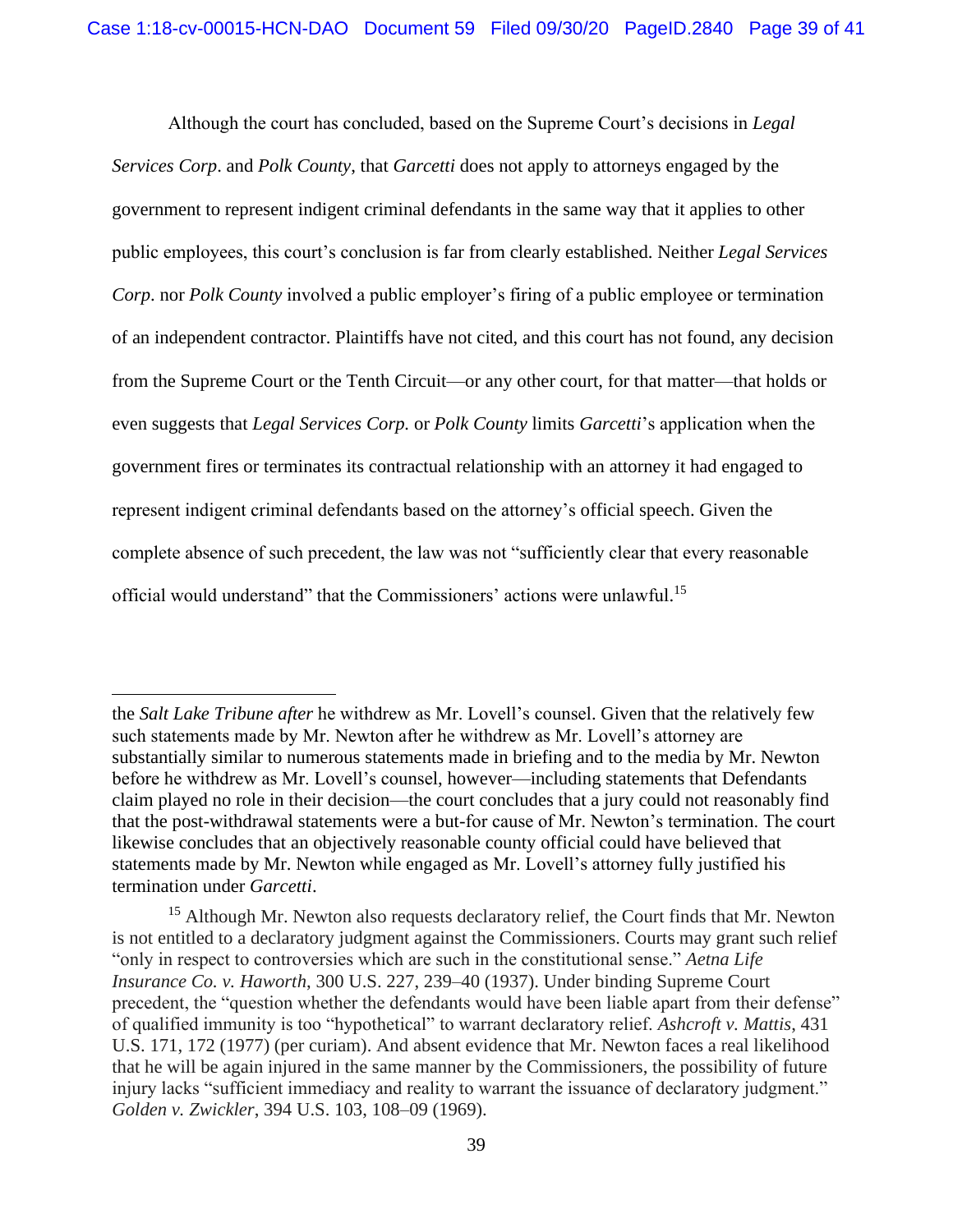## **VI.**

Mr. Newton also argues that Defendants violated the prohibition on civil conspiracies found in 42 U.S.C. § 1985(2). In relevant part, this statute applies to conspiracies "to deter, by force, intimidation or threat, any party or witness in any court of the United States from attending such court, or from testifying to any matter pending therein, freely, fully, and truthfully, or to injure such party or witness in his person or property on account of his having so attended or testified."

By its plain terms, this statute protects *parties* and *witnesses*. Mr. Newton offers no authority for the proposition that it protects attorneys as well. In addition, it is far from clear that Mr. Newton has even adequately pled a claim under this statute. While he does allege that "Defendants operated in concert to violate Newton's rights, both among each other and in concert with the Weber County Attorney," Dkt. No. 2 at 22, he does not even allege a separate claim based on Section 1985(2), let alone identify or attempt to plead the elements of such a claim. Rather, in the course of laying out his First Amendment claim against the Commissioners, he simply asserts that "Defendants are jointly and severally liable for these constitutional violations under 42 U.S.C. § 1983 and 42 U.S.C. § 1985(2)." *Id.* In his summary judgment briefing, Mr. Newton likewise fails to identify, much less point out evidence supporting, each required element of a Section 1985(2) claim. For all of these reasons, the court grants Defendants' motion for summary judgment on this claim.

## **CONCLUSION**

Defendants' motion for summary judgment is **GRANTED** with respect to the First Amendment claim against the Commissioners in their individual capacities and the Section